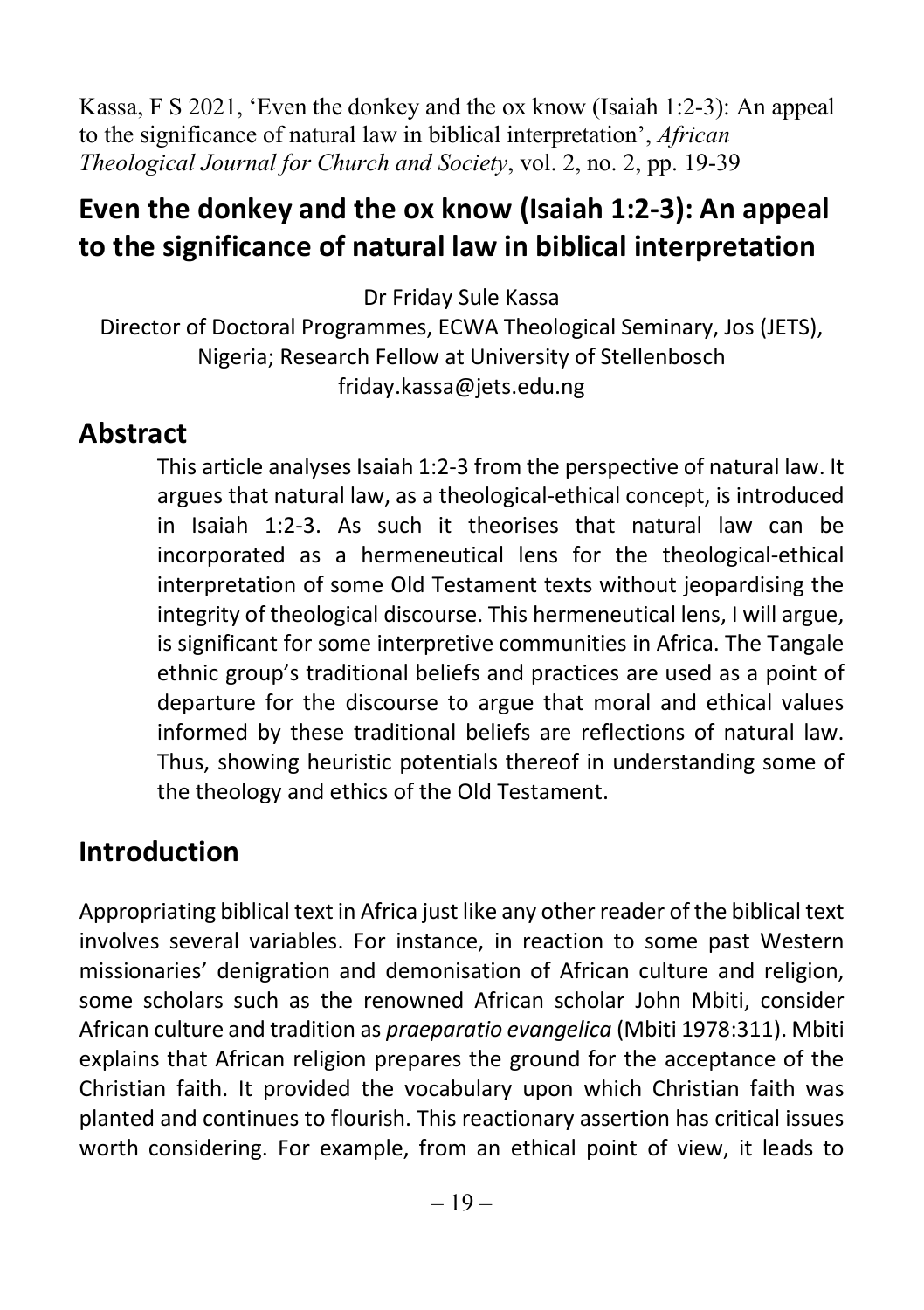reflection on the issue of so-called natural law, an ethical presupposition that claims that moral duty can be learned from nature and that it is then reflected in cultural norms, values, and practices. $1$ 

Further questions flow from this assertion, such as, what informs the African Christian ethical and moral values? From the point of view of dogmatic theology, the assertion leads to the reflection on natural revelation and natural theology.<sup>2</sup> Does natural law, via African culture and tradition, constitute the revelation of God and can it be relied upon for moral guidance? Furthermore, what constitutes moral values? In other words, are moral values only those constituted and coded in the covenant laws revealed in the Bible through the ancient Israel community? Can African cultures and traditions be a reflection or repository of natural law?

This article considers the culture and traditions of the Tangale<sup>3</sup> people of Gombe State, Nigeria, from the perspective of natural law. The article proposes that understanding African cultures/traditions from the dimension of natural law might have a heuristic advantage towards a theological-ethical interpretation of the Old Testament in a manner that will be relevant for interpretative communities in Africa and how it may happen. Therefore, the article analyses Isaiah 1:2-3 from the perspective of natural law. It also discusses some Tangale worldviews – a constituent of culture – and how it resonates with the concept of natural law. It then shows the relevance of these worldviews for a biblical hermeneutic. I shall start with a brief explanation of the concept of natural law.

<sup>&</sup>lt;sup>1</sup> Nature may be defined as (1) "the phenomena of the physical world collectively including plants, animals, and the landscape, as opposed to humans or human creation…" or (2) "the basic or inherent features, qualities, or character of a person or thing…" (Soanes & Stevenson 2008).

<sup>&</sup>lt;sup>2</sup> Due to limited space, the aspect of natural *theology* cannot be addressed in detail here. In simplest terms, however, and for the sake of clarity, natural theology may be understood to refer to the presupposition that God is knowable through nature. From the perspective of dogmatic theology, natural theology falls under the concept of general revelation. For more on natural theology see Barr, 1993:1ff. 1999:12ff, 167ff.

<sup>&</sup>lt;sup>3</sup> Tangale is an ethnic group found in the southern part of Gombe state of Nigeria. It is believed that the Tangale people migrated from Yemen through what is now Borno State (cf. Maina, 2013:311; 2014:5; Tadi, 2013:4).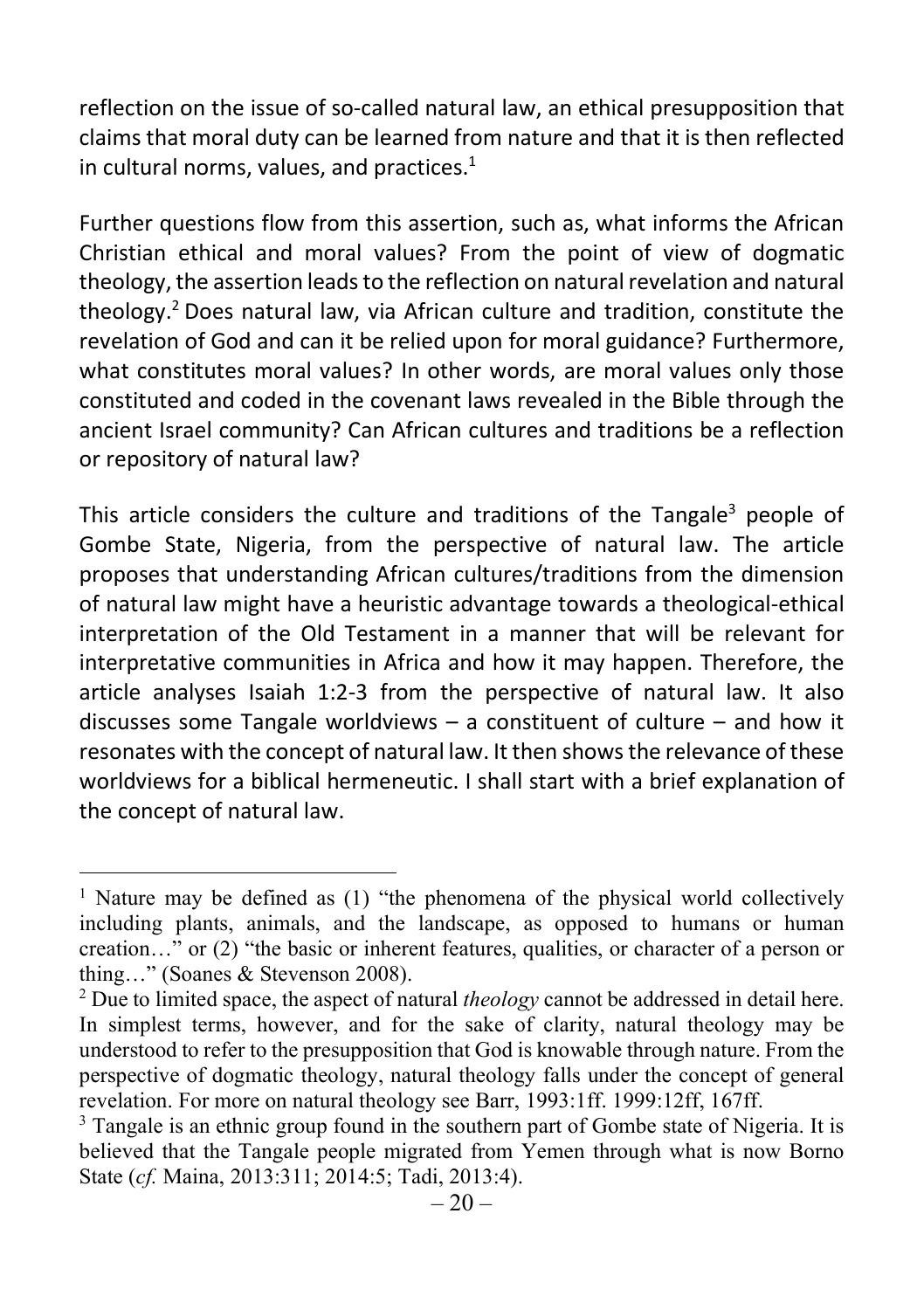### Natural law

First, it is worth noting that the goal of this article is not to outline what is natural or unnatural, for that is not what natural law is meant to do. Natural law does not seek to explain what ethical principles can be derived from nature. Rather, it is the assumption that there are universal laws that apply to all, and this is linked with the design of God as the creator.<sup>4</sup> Natural law seeks to affirm that humanity, universally, knows a body of morally binding laws that shape a common pattern of moral and social behaviour without reference to transcendent revelation<sup>5</sup>. Natural law focuses on general rules of conduct that are embedded in human nature and can be accessed rationally (Kassa 2014:10ff).<sup>6</sup>

Natural law is a controversial concept. The idea has been associated with moral distortions and has been used in some circles to justify opposing courses of moral behaviour (cf. Nash 2000:229). It shows that the application or the understanding of natural law is based upon human interpretation – in South Africa, it was often heard with regard to the "laws of creation" that supported the idea of the separateness of races.

Again, it is assumed that natural law is a source of ethics that seeks to establish an autonomous moral standard. Specifically, the Protestant churches are

<sup>&</sup>lt;sup>4</sup> One may ask why is "design of God" evoked here. Well, as opposed to the assumptions of some protestants who though that natural law is somewhat deistic, natural law, according to St Thomas Aquinas is "rational creature's participation of the eternal law" (Summa Theologica, QQ 91: [A2]). It does not evoke God's name but it is not independent of God's design. According to Murphy (2019:np), God created humanity to act freely according to principles of reason—God's rational plan by which all creation is ordered.

<sup>&</sup>lt;sup>5</sup> By "transcendent revelation" this refers to Gods special revelation of his law. Aquinas (Summa Theologica: QQ94 [A2]) uses "eternal law" or "divine law" to refer to this law received through special revelation.

<sup>&</sup>lt;sup>6</sup> Central to this argument is the question of epistemology—how we know things and how we are able to know the things we do? Natural law argues that all humans possess common knowledge by virtue of their being. We shall argue below how Isaiah appeals to whole order of life instead of cultic or legal treaty.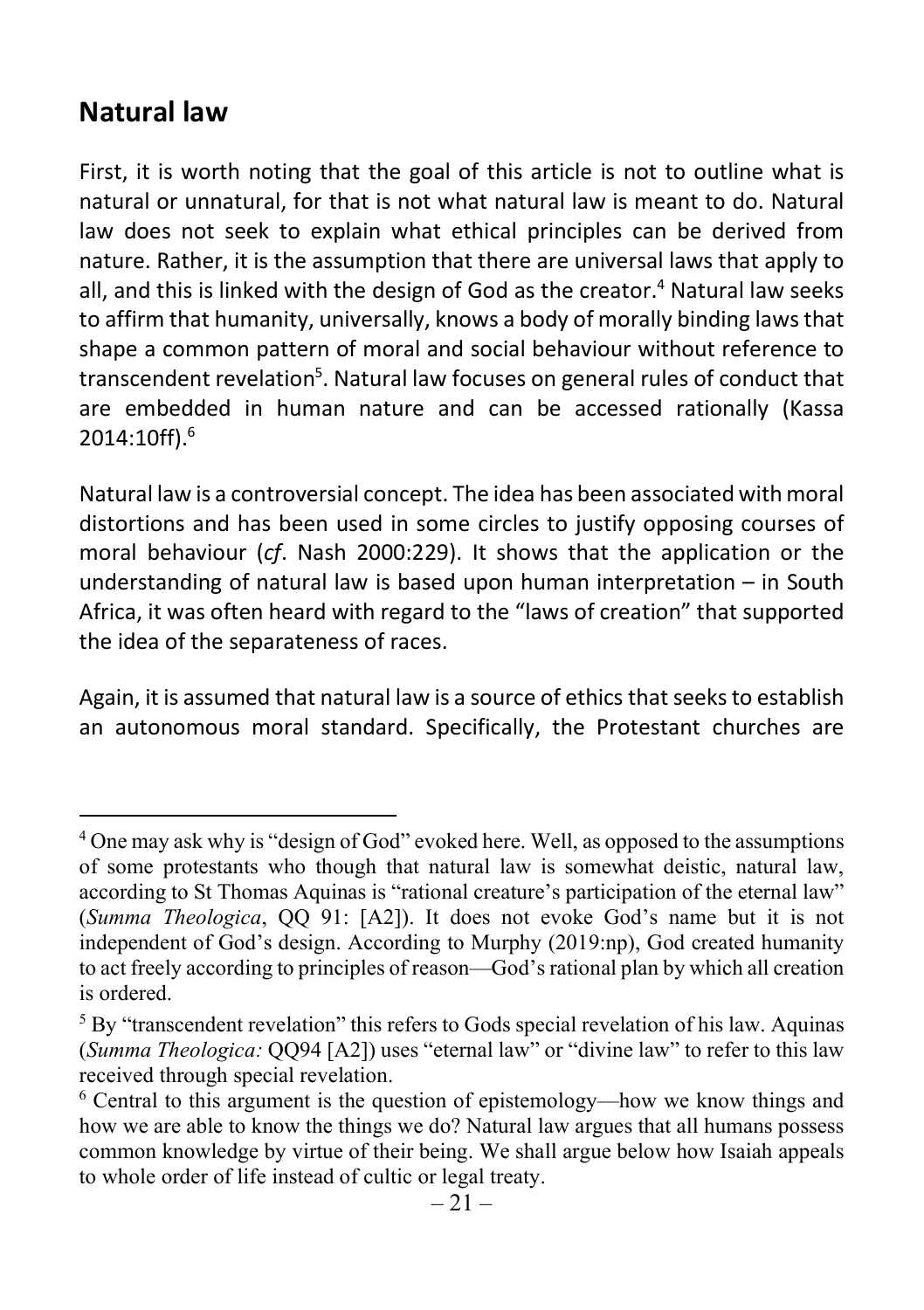suspicious of the natural law tradition as somewhat deistic.<sup>7</sup> "They see it [natural law] pushing God off into a realm where he may be the remote origin of moral obligation, but is not present in his creation as the one who teaches human beings how they should live" (Barton 2002:59; see also Nash 2000:229).

Akin to the above misapprehension, therefore, this article holds that (cf. Aquinas, Summa Theologica: QQ91-94 [A2]):

- i. Natural law differs from statute law, from eternal law [supernaturally revealed law], and even from so-called laws of nature, but it is a participation in the eternal law according to its own mode – the knowledge of certain general principles.
- ii. Natural law suggests that moral law is objective, idealistic, and non-existential.
- iii. Natural law affirms that all human beings share a set of ethical norms and imperatives that they commonly perceive without dependence on supernatural disclosure and illumination.

Natural law does not push God into a realm of being a remote origin of moral obligation. The Bible, which is God's revealed law recognises the existence of natural law. For example, prophetic literature seems to be the most revelatory, the most dependent on the direct word of the Lord, hence one would least expect any form of natural law in them (see Barr, 1999:475). It is argued below that Isaiah appeals to the natural faculty of reasoning of the Israelite in his indictment, not the written code in the  $Torah.^8$  Thus, natural law as a theological-ethical concept is introduced in Isaiah 1:2-3. Similarly, the Tangale traditional religious laws guiding their daily lives, I would argue, is a reflection of the natural law principles. In the section below, Isaiah 1:2-3 is analysed,

<sup>&</sup>lt;sup>7</sup> These suspiciousness relate to how the concept transformed into natural theology. Kassa (2014:1) notes that "Natural theology and natural law are two distinct concepts, but are closely related. […] natural theology relates to the attempt to establish some sort of theistic claim through the observation of nature, while natural law deals with the quest to derive or ground some moral norms and ethical principles in nature. Simply put, natural law asks the question whether human morality can be informed by nature, while natural theology asks whether God is knowable through nature [...].

<sup>&</sup>lt;sup>8</sup> For the relationship between the Isaiah appeal to nature in his indictment and written code, see the next section.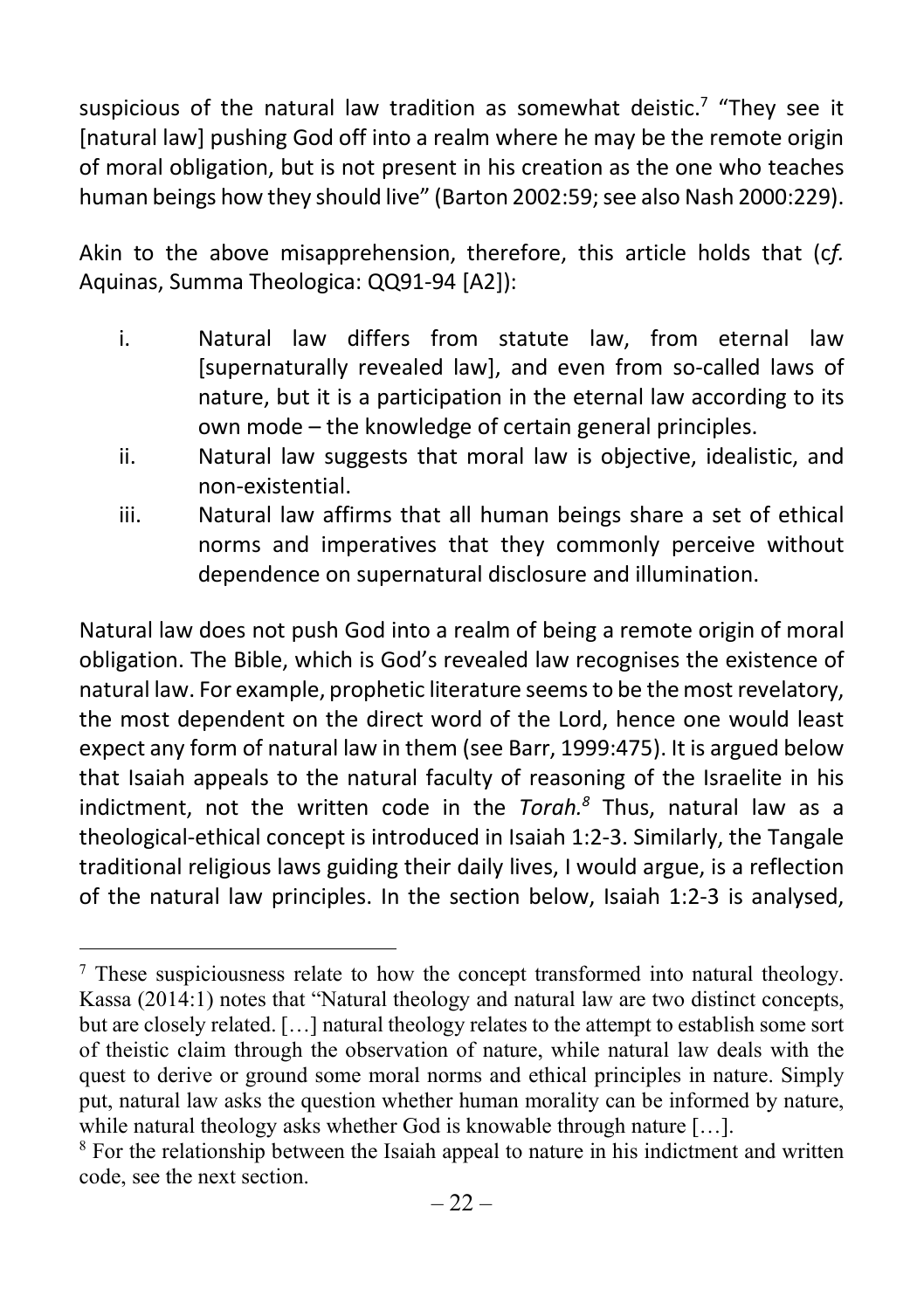using natural law as the interpretive lens. Following this, the culture and beliefs of the Tangale people are discussed, showing their resonance with natural law. Its heuristic potential for the interpretation of the Old Testament is further highlighted.

### Natural law in Isaiah 1:2-3? A Close Reading

A 'Close Reading' is a form of criticism that focuses on the text itself. It focuses on a close examination of the literary features of a text without necessarily neglecting the diachronic dimension of the text (cf. Lawrie 2005:72ff).<sup>9</sup> A 'Close Reading' is also an approach to a biblical text that involves careful observation, as if with a magnifying glass, of the details of the text.

| 2a             | ּשָׁמָעוּ שָׁמַיִם וְהַאֲזִינִי  | Hear, O heavens! Listen, O earth!  |
|----------------|----------------------------------|------------------------------------|
| 2a'            | אָרץ                             | For the LORD has spoken:           |
| 2 <sub>b</sub> | כִּי יִהוָה דְּבֵּר              | I reared children and brought them |
| 2 <sup>b</sup> | בָּנִים גְדַלְתִּי וְרוֹמַמְתִּי | up,                                |
|                | ּוְהֵם פָּשָׁעוּ בִי             | but they rebelled against me.      |
| 3a             | יָדַע שׁוֹר קֹנֵהוּ              | The ox knows his master,           |
| 3a'            | וַחֲמוֹר אֵבוּס בִּעָלָיו        | the donkey his owner's manger,     |
| 3b             | יְשָׂרָאֵל לֹא יָדַע             | but Israel does not know,          |
| 3 <sub>b</sub> | ּעַמִּי לֹא הָתָבּוֹנָן:         | my people do not understand.       |
|                |                                  |                                    |

<sup>&</sup>lt;sup>9</sup> Isaiah is one of the most complex books in the Old Testament. Numerous background and introductory issues remain unresolved (see Barton, 2003:9; Collins, 2004:307) and it is beyond the scope of the article to discuss these issues. However, I shall make some remarks on background matters then proceed to investigate the pericope. It is argued that the book of Isaiah is a composite document and that the inclusios between chapter 1 and 66 show evidences of a redactional unity. This redactional unity is considered a deliberate theological unity (cf. Blenkinsopp, 2000:82; Brueggemann 1998:5; Collins 2004:308f; Schmid, 2009:568; Williamson 1995:211). The composite nature of the text also makes the task of dating the pericope complex as there is no clear evidence of the time of composition. Some scholars (Oswalt, 1986:84f) argue for eight Century BCE while others suggest a postexilic period (cf. Schmid 2009:568; Sweeney 1988:22, 123; Williamson 2006:10). This article prefers to take the post exilic period as the possible date of the composition. The article concurs with Gerstenberger (2002:314) that "The theologians of the exilic and post-exilic community drew on many sources [('P' and 'non-P' sources)] for their revision of old traditions".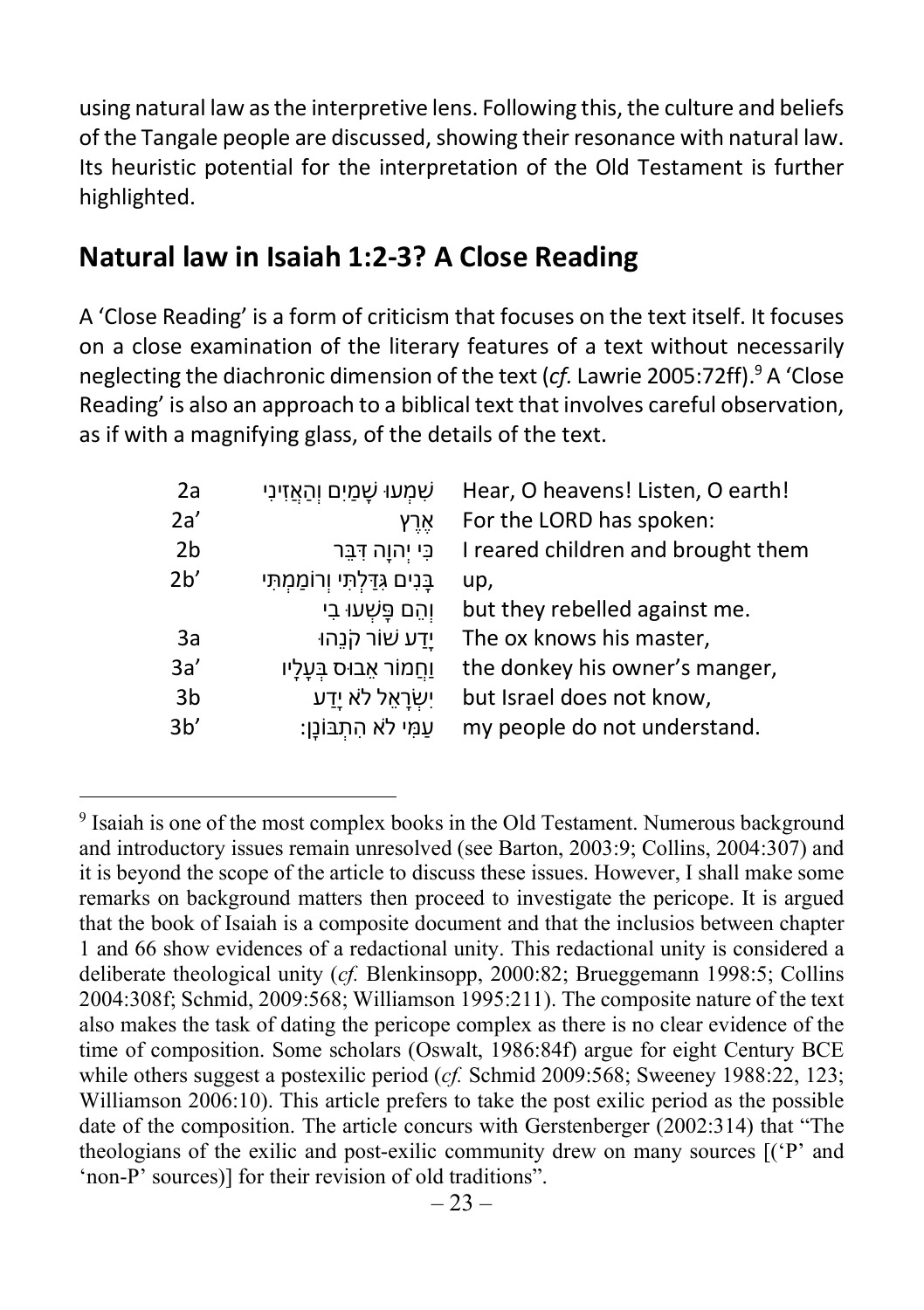#### Table 1:Isaiah 1: 2-3 (RSV and Biblia Hebraica Stuttgartensia)

The first observable literary characteristic of this text (Table 1 above) is that it is poetry.<sup>10</sup> Blenkinsopp (2000:79) rightly describes Isaiah's poetry as parallelism patterned not on metre and rhyme but on the balance of thought conveyed by a corresponding balance of sentence. Chapter 1of Isaiah is composed in this pattern, containing short stanzas of individual themes which are further linked in one way or the other by themes such as sin, judgment, deliverance, and choice (cf. Blenkinsopp 2000:180; Davies 1981:41).

Isaiah 1: 2 begins with a direct address to the heavens and the earth to hear and listen—עמעוּ שׁמים והאזיני ארץ—and listen . וואסים והאזיני ארץ  $\mu$  it is followed by a motivation that what they are about to hear and give ear to is from the Lord—בּרֵ דִּ והָיהְ כּיִ . The Lord summons the heavens and the earth to express his concern about his children. He was concerned that the ניםִ בָּ he has raised and brought up have decided to rebel against him —יהָם פַּשָׁעוּ בִי

Verse 3 is a short and powerful parable describing a contrast to the attitude of the נָּנִים, in verse 2. It states that the ox knows $^{\rm 11}$  his master $^{\rm 12}$  — יָדַע שׁוֹר קֹנֵהו, and the donkey also knows his master's crib—וֹחֲמוֹר אֲבוּס בְּעָלַיוּ. The next sentence 3b/b' is antithetically parallel to 3a/a' showing obvious contrast between אלֵ רָשְׂ יִ) further identified as מיִ עַ , my people) and the ox and the donkey. The contrast here is that Israel does not understand what an ox and a donkey understand, even though the kind of relationship that exists between the animals and their master and source of livelihood cannot be equated to

 $10$  There are no serious variations that affect the actual wordings of the pericope from the translation of different ancient manuscripts. One instance is found in the Septuagint's translation of the Hebrew verb גֲדָלְתָּי (literally meaning: 'to make great'), as ἐγέννησα (literally meaning 'I have begotten'). The Greek verb γεννάω usually renders ילד and God is rarely the subject of ילד. ילד implies fatherhood In the ANE traditions, "father" suggests a pantheon or a family of gods and that goes against monotheism.

<sup>&</sup>lt;sup>11</sup> 'Know' is the Hebrew verb  $\overline{y}$ ', it has several semantic possibilities. Its use in this passage agrees with the prototypical meaning "to recognise (in the language of treaties, to perceive, to notice, to hear or learn), and to know" (HALOT, 1996:390f).

 $^{12}$  is used to describe the relationship between the animal and its master. It connotes the idea of acquiring something through purchase (HALOT, 1996:1970f).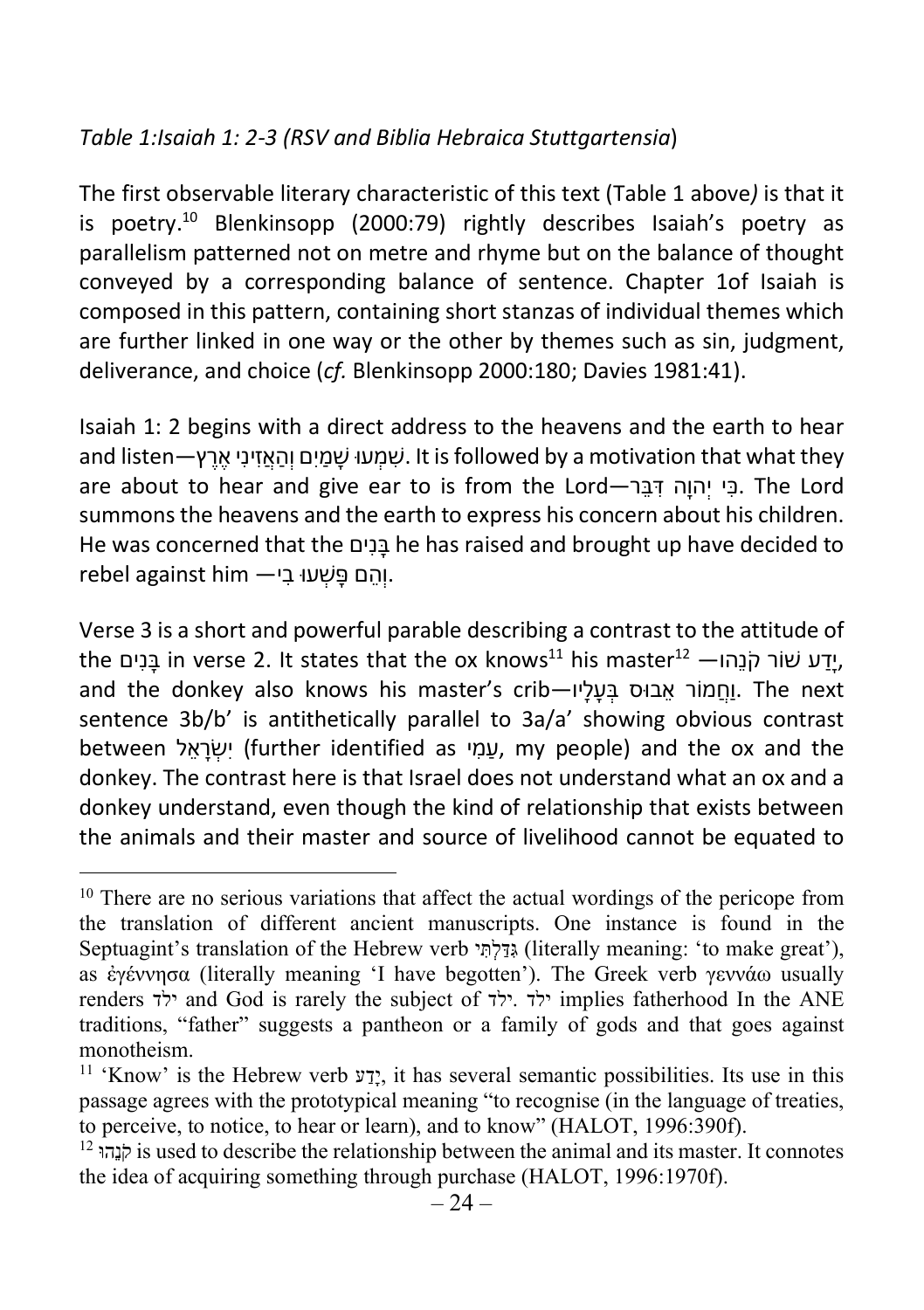that which exists between Yahweh and Israel, "my people". Thus, the attitude of Israel who is the Lord's נים (v.2) and עמי) is considered a rebellion.

This rib pattern has covenant unfaithfulness in its background, focussing on the people's neglect of the covenant law (see Davies, 1981:47, 53; Melugin, 1996:208; Oswalt, 1986:85; Williamson, 2006:27). According to Childs (2001:17) the summon to heavens and earth

has its closest parallel in the first verse of the Song of Moses (Deut. 32:1– 43) […] The Song of Moses calls upon the heavens and earth to witness to God's faithfulness and Israel's corruption (v. 4b). In fact, many of the themes of Isaiah are sounded in similar vocabulary.

However, the text did not follow the technicalities of a system of law or appeals to a covenant obligation (cf. Childs 2001:18), rather, it stresses the intellectual side of the moral being. The text did not use notions that are familiar to a covenant treaty in the Torah, rather the writer relies upon common reasoning as his epistemological basis. Isaiah draws more on the motif of knowing. Drawing from the motif of knowing, one could argue that the appeal to the heavens and the earth, therefore, is not merely a matter of legality; it is a matter of the whole order of life. It is a general appeal; every rational being (not only the covenant community who has the written covenant code) will agree with the issue that Yahweh is about to address. The appeal to the heavens and earth shows that what Yahweh is about to reveal is an enduring principle for all people. Gerstenberger (2002:263) observes

Although the ethical orientation is put under the authority of Yahweh …the individual precepts are very often completely neutral in religious terms and have been taken from general norms of societies of the ancient Near East.

Under the assumption that Old Testament prophets rely on the direct revelation from God, it is expected that an indictment such as this uses the revealed word—the Torah which is the repository of Israel's religious heritage—as its basis (cf. Barton, 2014:95; $^{13}$  Lee, 2013:109). On the contrary,

<sup>&</sup>lt;sup>13</sup> Barton explains that it was a primary belief that "All moral obligation, it was held, flowed from this act of divine grace and mercy: the God who had saved Israel demanded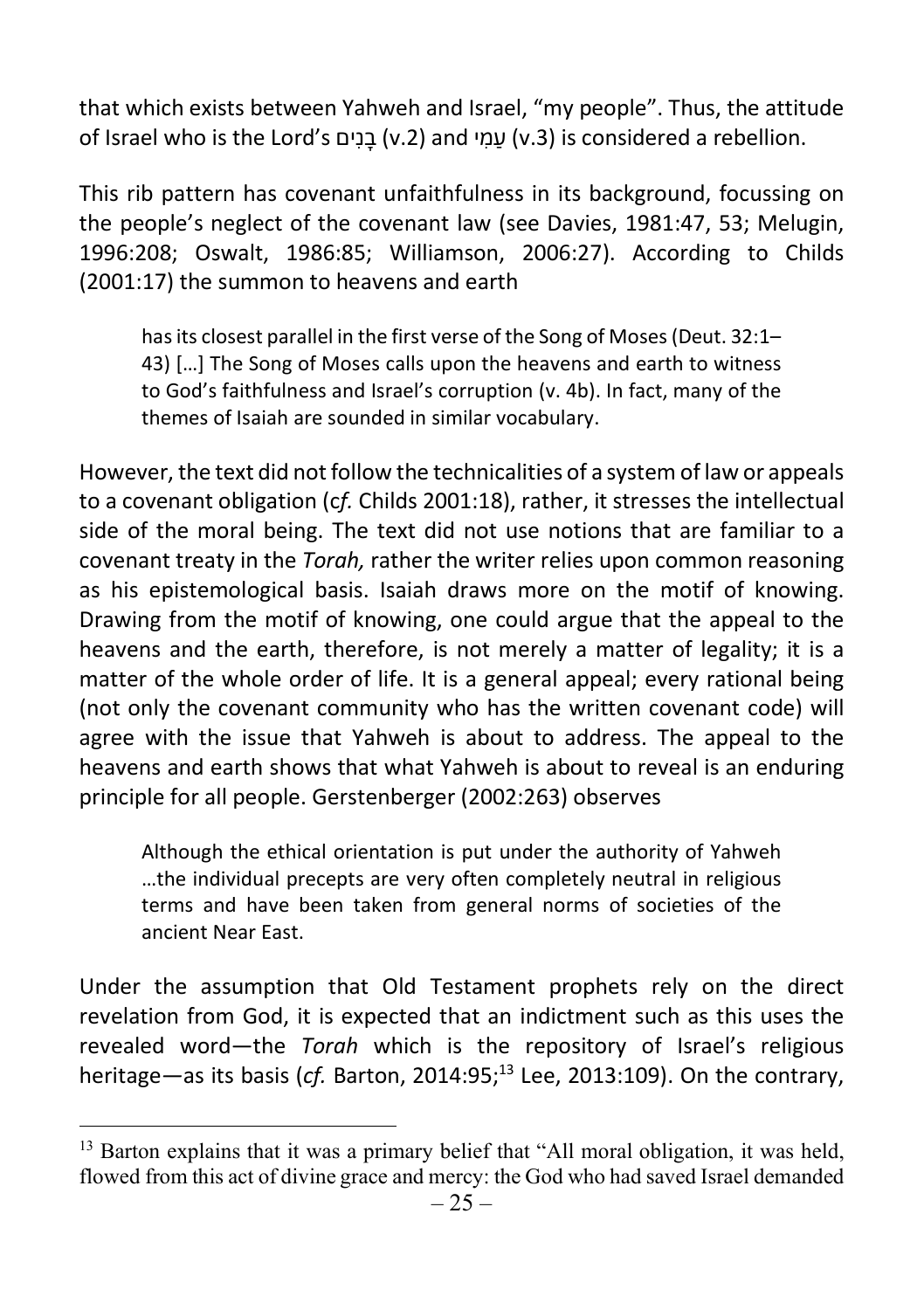Isaiah appeals to precepts that are neutral in religious terms. Because of the diverse background of individuals at the time of writing, appealing to the general norms would mean that the indictment is inclusive. Thus, one could argue that the epistemological basis of the indictment is natural law since it is neutral to any religious term and appeals to the common reasoning of the society—drawing upon the motif of knowing.

The natural law principle is introduced in the motif of knowing in the pericope. Israel's behaviour is revealed as unnatural. The passage introduces Israel as Yahweh's children with whom he had had an intimate relationship. The writer reports that Yahweh accuses Israel of rebelling because they showed a lack of knowledge and understanding despite Yahweh's caring relationship. Israel's behaviour is contrasted to that of an ox and a donkey—presumably irrational beings. The kind of relationship between an ox and its master is such that the natural outcome is that the ox possesses a kind of knowledge of its owner and a donkey is said to know its owner's manger.<sup>14</sup> Ironically, Israel did not show that natural tendency despite their intimate relationship with Yahweh, thus a rebellion—presupposing that Israel's knowledge of Yahweh is not instinctive. The unnaturalness of Israel's behaviour hails from the fact that Israel experienced a unique relationship with the Lord, a father-child relationship that is characterised by intimacy. The natural outcome of such an intimate relationship is trust and faithfulness. According to natural law principles, Israel possesses some innate power of the intellect to know certain moral principles. Yet the passage says "but Israel does not, my people do not understand".

A close example of a situation where an animal of instinct is used to shame the behaviour of humans is the story of Balaam and his donkey in Numbers 22. It is quite fascinating that Balaam was portrayed by the narrator as a seer. Ironically Balaam could not see what the donkey saw. The story portrays the donkey as possessing some kind of knowledge of his master and its duty. That very day the donkey senses danger—it saw the angel of the Lord with a drawn

obedient response. Ethics thus had everything to do with God's communication of his explicit wishes, enshrined in Old Testament law, and nothing to do with the 'orders of creation'.

<sup>&</sup>lt;sup>14</sup> It is not clear what kind of knowledge is being referred here—apparently it could be instinctive but because of what psychologist might call apparent conditioning, a pattern of behaviour was developed (Ref).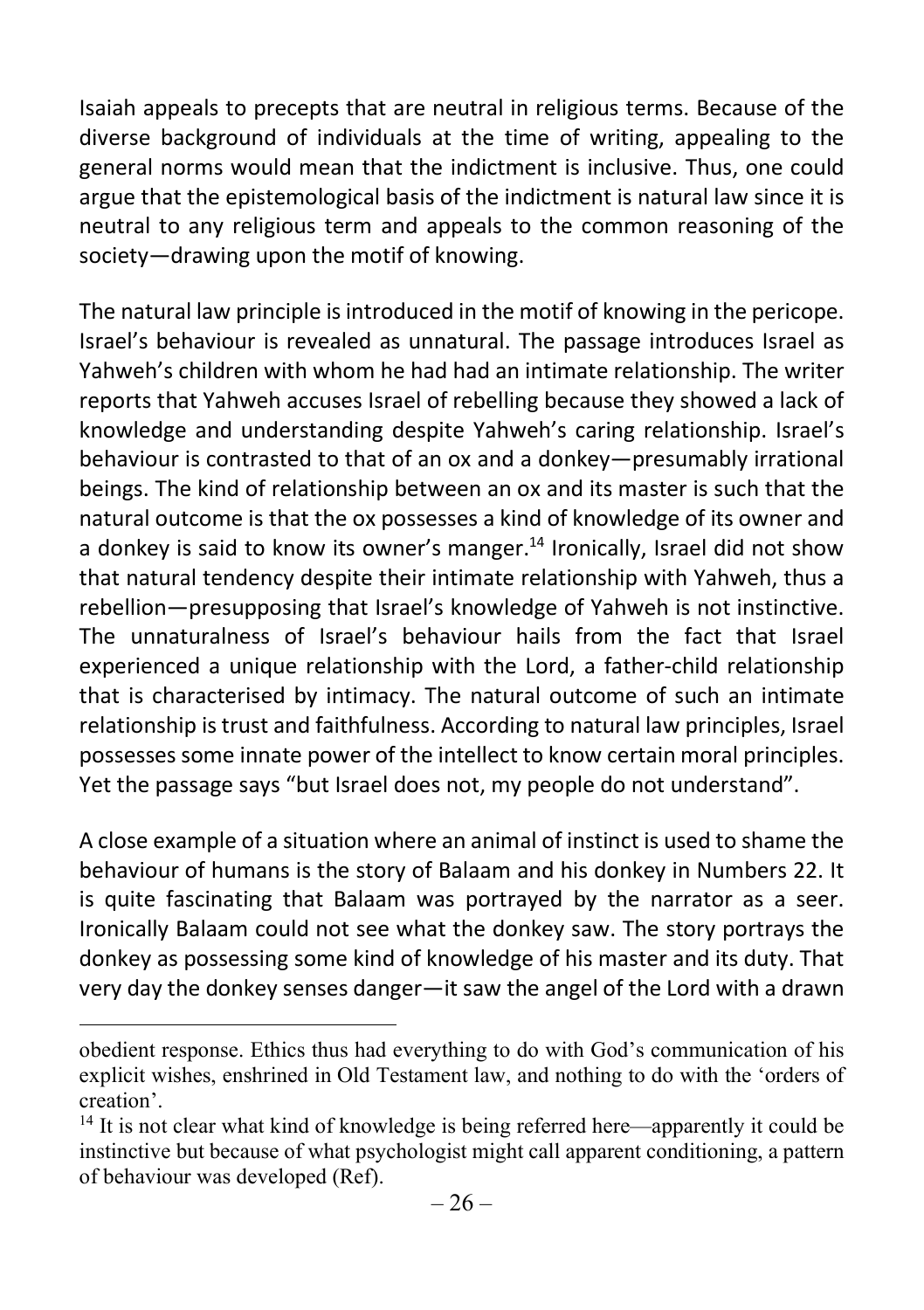sword—and responded appropriately. The writer makes a caricature of the seer. He portrays the donkey possessing the supernatural ability to see while the seer—supposedly the one with the supernatural ability—did not see because his attitude was rebellious—he decided to numb his natural ability and his conscience which tells him about the evil in what he was about to do.

The majority of commentators (cf. Brueggemann 1998:13; Kaiser 1963:8; Oswalt 1986:85; Wildberger 1991:15; Williamson 2006:33) agree that Isaiah employed a powerful parable to explain Israel's rebellion, not to be taken in the cultic sense as turning to other gods, but that their behaviour in terms of injustice is unnatural. Isaiah speaks of the order of nature—Israel has transgressed the law which nature has prescribed. This helped the cultic community of Israel understand that religion is also rational.

Blenkinsopp (2000:108) remarks that there is "very little to say about normative Israelite tradition either historical or legal". He further elaborates that the traditions in Isaiah seem to have drawn from Jerusalemite and dynastic traditions rather than from the interventions of the native deity on Israel's behalf in Egypt, in the wilderness, and the conquest of Canaan. As for legal traditions, though things forbidden in the laws in the Pentateuch are often condemned in these chapters (1-12; 28-33), there are no explicit references either to specific laws as known and acknowledged basis for conduct. The familiar terms for legal enactments are either absent or, if present, carry a different meaning. For example, the word רתַתוֹ) Isa. 1:10; 5:24) and מצות (29:13) should not be taken as the 'law' and 'status' or 'ordinance' as found in the Pentateuch; rather רתַתוֹ refer to the prophetic teaching, while ת֥ וַצְ מִ means either royal decree or conventional religious behaviour. Natural order forms the basis of the approach especially in the first five chapters (cf. Blenkinsopp 2000:108f).

The unnaturalness of Israel's behaviour is further nuanced in the following ways in the introductory section of the entire book of Isaiah, Chapters 1-5:

i. Despite והָיהְ previous punishment and captivity (implied in Isa. 1:5–8), Israel persisted in their rebellion (Isa.1:3–4).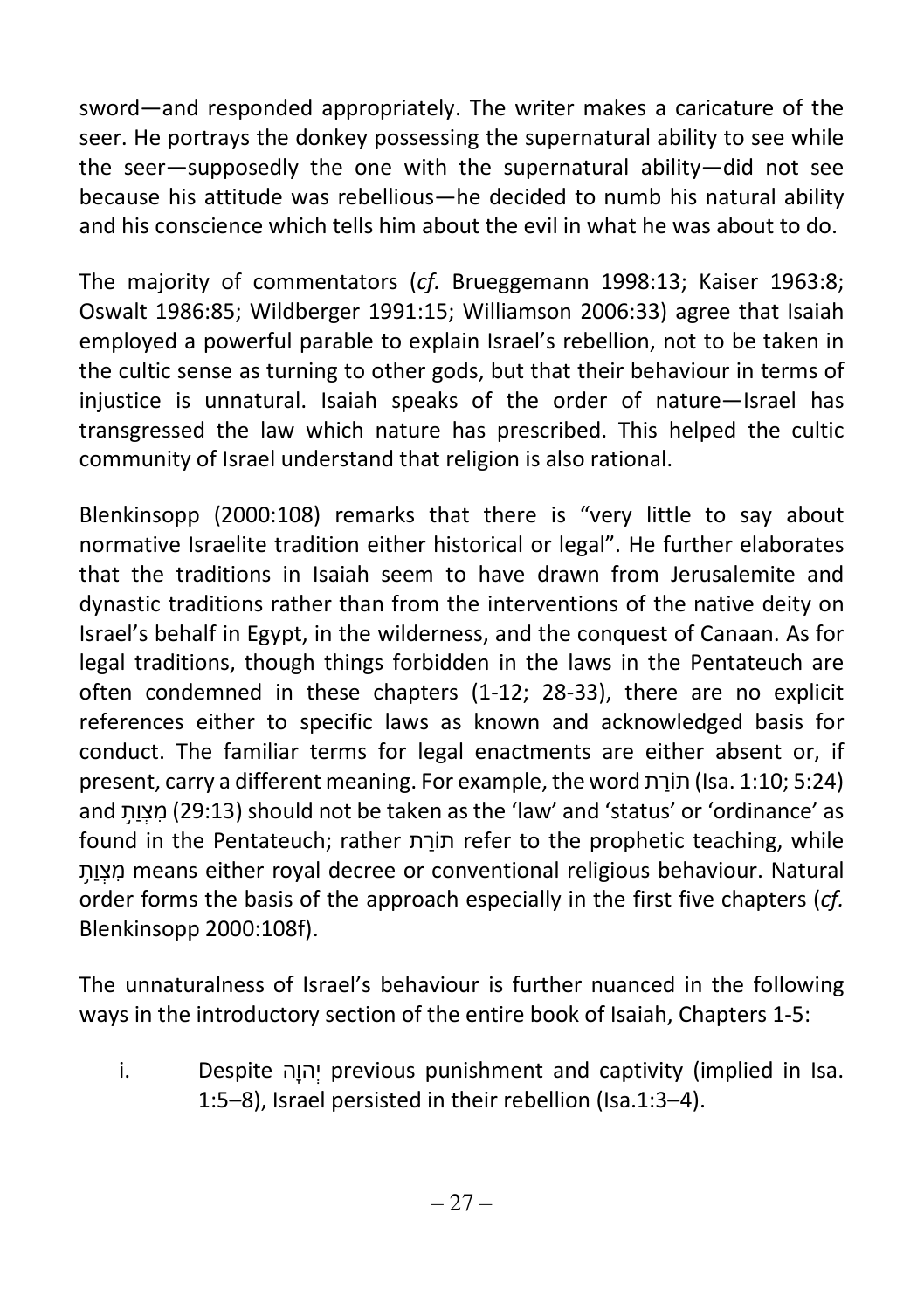- ii. Isaiah 1:18 invites Israel to reason with the Lord. Instead of stirring their memory of covenant obligations, reasoning is called to action.
- iii. The song of the vineyard (Isa. 5:1-7) demonstrates how Yahweh has been to Israel, yet, instead of giving sweet grapes, they (unnaturally) produce sour grapes.
- iv. The motif of knowing brings in the argument of natural theology. The call narrative in Isaiah 6:3 declares that the earth is full of God's glory, but it seems that Israel did not utilise the moral function of nature in their administration of justice. Their knowledge did not produce works proportionate to what they knew.
- v. The tradition presented sin as social ills based on a coherent understanding of how society should be. Isaiah 5:20 expresses concern for turning upside down the natural order of a society. "Woe to those who call evil good and good evil, who put darkness for light and light for darkness, who put bitter for sweet and sweet for bitter."

Having seen how the natural law principle is introduced in Isaiah—his appeal to general societal principles as the epistemological basis of Yahweh's indictment, this article argues that African culture and tradition might have a heuristic function on understanding some of the theology and ethics of the Old Testament. It can serve as a common epistemological framework that an African reader may draw upon for the theological ethical understanding of some of the Old Testament texts. The sections that follow provide an overview of Tangale worldviews—a constituent of culture—to show its resonance with natural law.

## Tangale Worldviews

Instructions on ethics and morality in the Tangale community are weaved within the structures of their social life and belief systems. Experts (see Idowu, 1965: 144ff, Kunhiyop, 2008:8) in African Traditional Religions observe that it is difficult to put a sharp line between African social life and religion. Similarly, morality is indistinguishable from African social life. It seems that the laws designed to guide human conduct are deeply rooted and reflected in many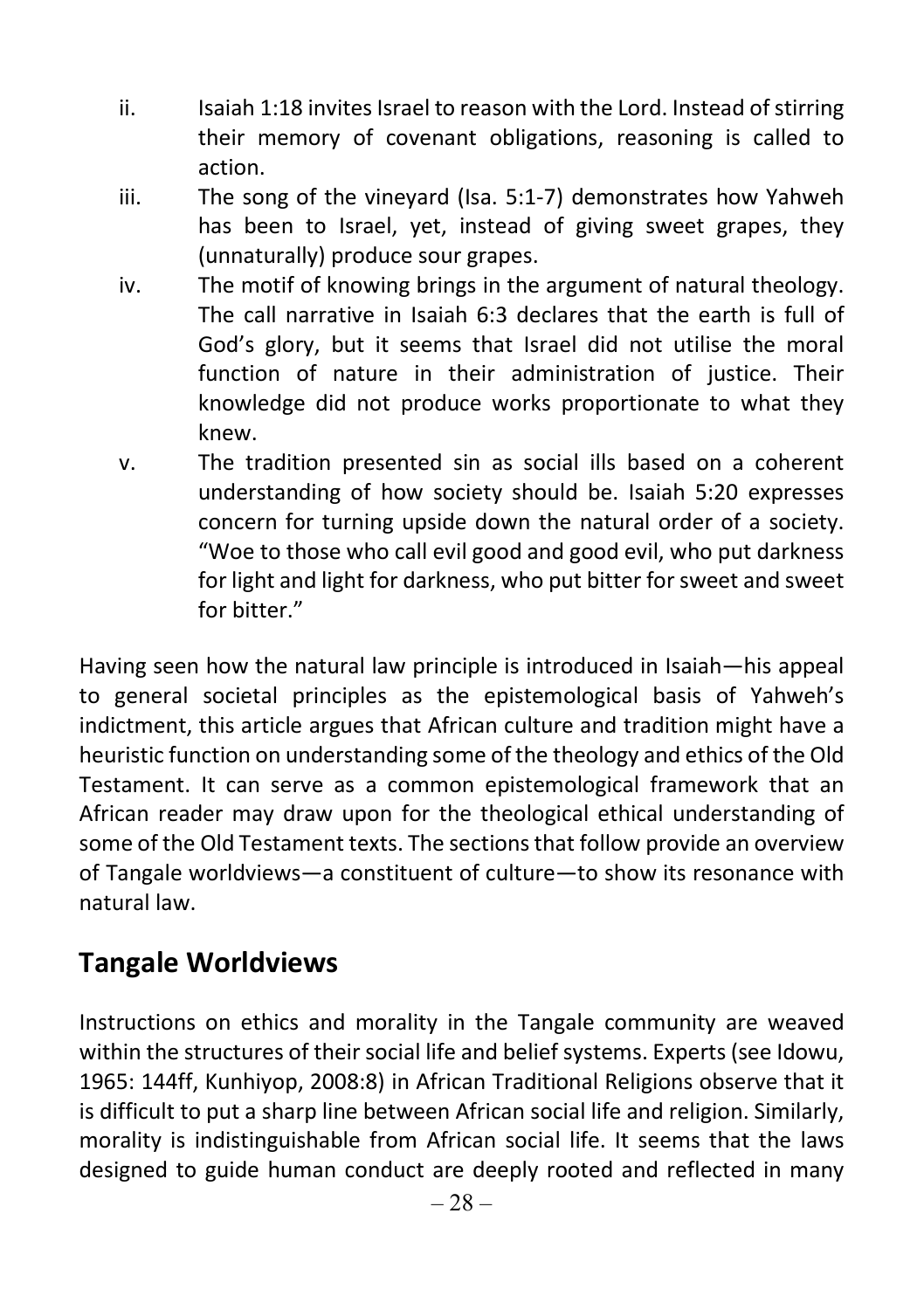traditional African societies. However, to understand Tangale ethics demands that one should understand its worldviews—its philosophy of life and conception of the world.<sup>15</sup> Tangale worldviews are very broad; I will therefore narrow the scope of this article by focusing on the Tangale worldview on nature as a phenomenon of the physical environment and human nature. I would like to investigate whether nature is capable of informing and indeed do inform ethical decisions independent of external coded injunctions. Focus is placed on Tangale traditional belief systems, which inform their moral behaviour.

The Tangale notion on the phenomena of the physical environment merely entails seeing nature as created by Yamba-God or god.<sup>16</sup> They do not study nature "as the scientist who seeks for the fact and laws of being and life; … Yet the Tangale has much lore regarding the forces [as opposed to the origins] of nature" (Hall, 1994: 6). The phenomena of the environment are viewed by the Tangale as instruments in the hands of the divine being for communication of his pleasure or displeasure for human conduct and character. Nature's elements, weather, seasons, and climate (favourable or unfavourable) are interpreted in terms of Yamba's pleasure and displeasure with human conduct and character. For example, Hall (1994: 11f) reports that Tangale people sees a causal relationship between the position of the moon and human conduct i.e., people look at the moon and see bad omen, so they reflect on what they have done to decide whether it was good or bad. This example, however, only refers to natural phenomena. An equally important aspect of the worldviews is, of course on humanity and human nature.

<sup>&</sup>lt;sup>15</sup> This article would like to note that there is not much secondary material on anthropological studies on the Tangale ethnic group. As such the writer relies on a book titled Religion, Myth and Magic in Tangale written by John S. Hall (1994). Of course, being a Tangale myself, with regards to Tangale culture, I can also speak of personal experience.

<sup>&</sup>lt;sup>16</sup> *Yamba* is the name of the supreme being. "The meaning of which word, as it does not appear to be derivative or a compound of common Tangale roots or stems, I have not yet discovered" (Hall 1994:32). Although Yamba is not exclusively used for the Supreme Being as a mark of distinction, there are other personal uses of the name. for instance, "A man (sic) who can do the unusual, without respect at all to the ethical quality of the act, can do it because *anga yamni*, because he has his God (Hall, 1989:35).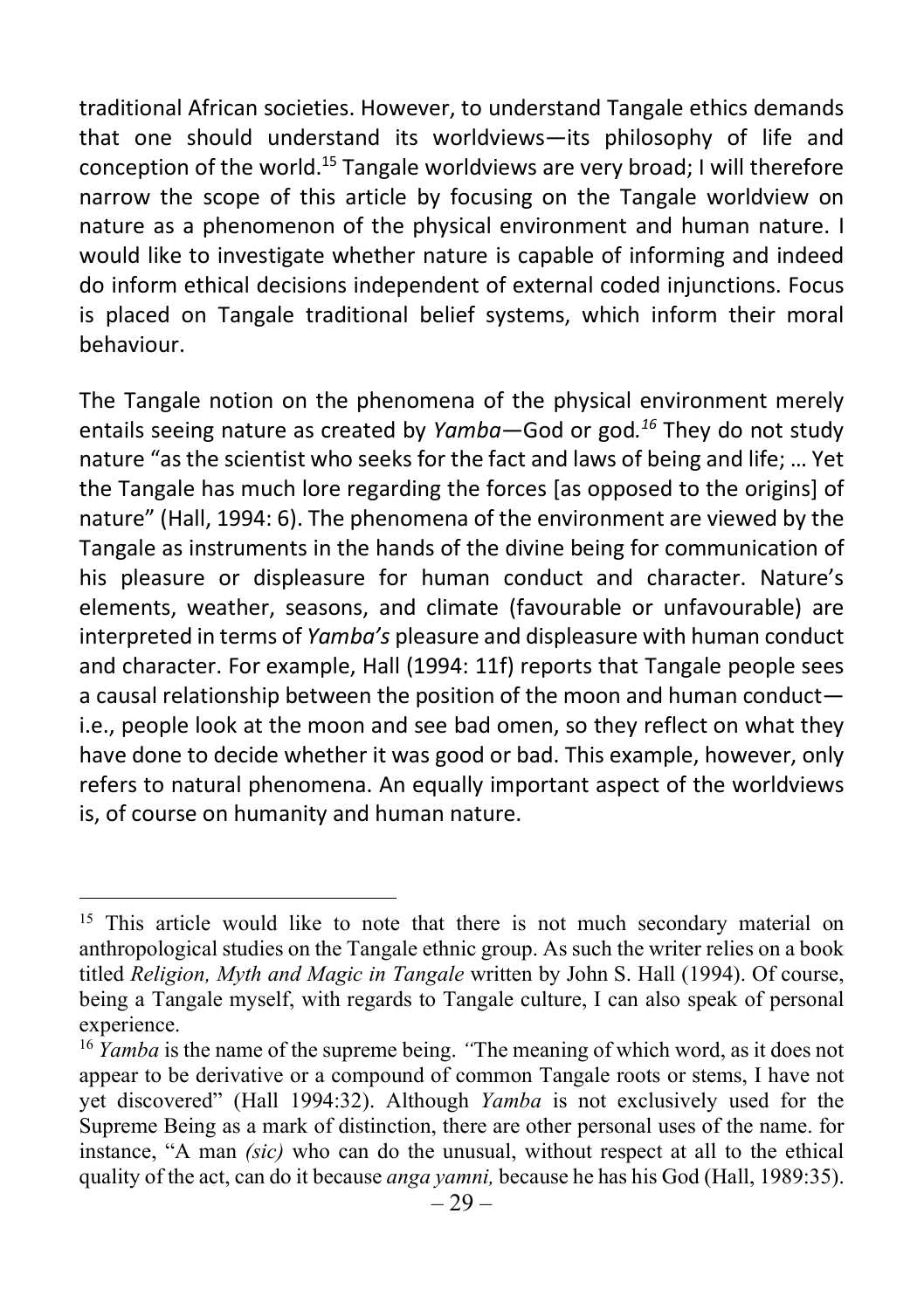It is unquestionably believed that Yamba, the Supreme Being, created human beings and set them on the earth and in families (Hall 1994:16). Broadly, from the Tangale view, human beings comprise three essential elements: Ik (body), shirum (spirit), and kebe (soul). According to the Tangale worldviews, the spirit of human beings does not die, it continues to live in the afterlife on earth. The spirit in Tangale "carries the concept of real self, the indivisible, essential, continuing, basic self" (Hall, 1994: 21). The Tangale worldview about human nature also has a significant implication on how they behave. For example, morality and human conduct are motivated by the belief in the afterlife.<sup>17</sup> One is motivated to do what is morally right not only because of the law governing the community but because of the awareness that the spirit who is the essential being continues living. And good life in the next world is contingent upon a morally good life that one lives while in the body. But why is it necessary to live a good life at all? As Christians we can give many answers: God commands it, it is necessary for a peaceful and secure life, for survival, it is to prevent us from eternal damnation, it is the consequence of our gratitude/love for God and neighbour. But why do Tangale people traditionally believe it is necessary? This article is not oblivious to the argument of cultural relativism:<sup>18</sup> nevertheless, it objects to the relativist denial that moral values exist in a realm outside of human society.<sup>19</sup> Although what is morally acceptable in a particular

<sup>&</sup>lt;sup>17</sup> This is purely metaphysical. But of course, not all moral principles/beliefs are founded in nature. However, the belief in the spirit nature of humans informs the motivation for good moral conduct.

 $18$  Cultural relativism is the view that societies create their own traditions, pass them along from one generation to another, and continually reinforce them through rewards and punishment (Fieser, 2001:2).

 $19$  This denial presupposes that human nature is the product of culture and society. There is no doubt that culture and society have an effect on human development. However, it should be noted also that the relationship is not a one-way relationship. Geertz (1973:89) says culture "[...] denotes a historically transmitted pattern of meanings embodied in symbols, a system of inherited conceptions expressed in symbolic forms by means of which men communicate, perpetuate, and develop their knowledge about and attitudes toward life." Defining culture has been a debate amongst anthropologists. Notwithstanding, the point here is not the definition of culture, but the main concern is the link between morality, culture and natural law. Dearman (1992:2) observes that culture is the social context through which human communication occurs. By implication culture is a medium through which law and morals are communicated in a society.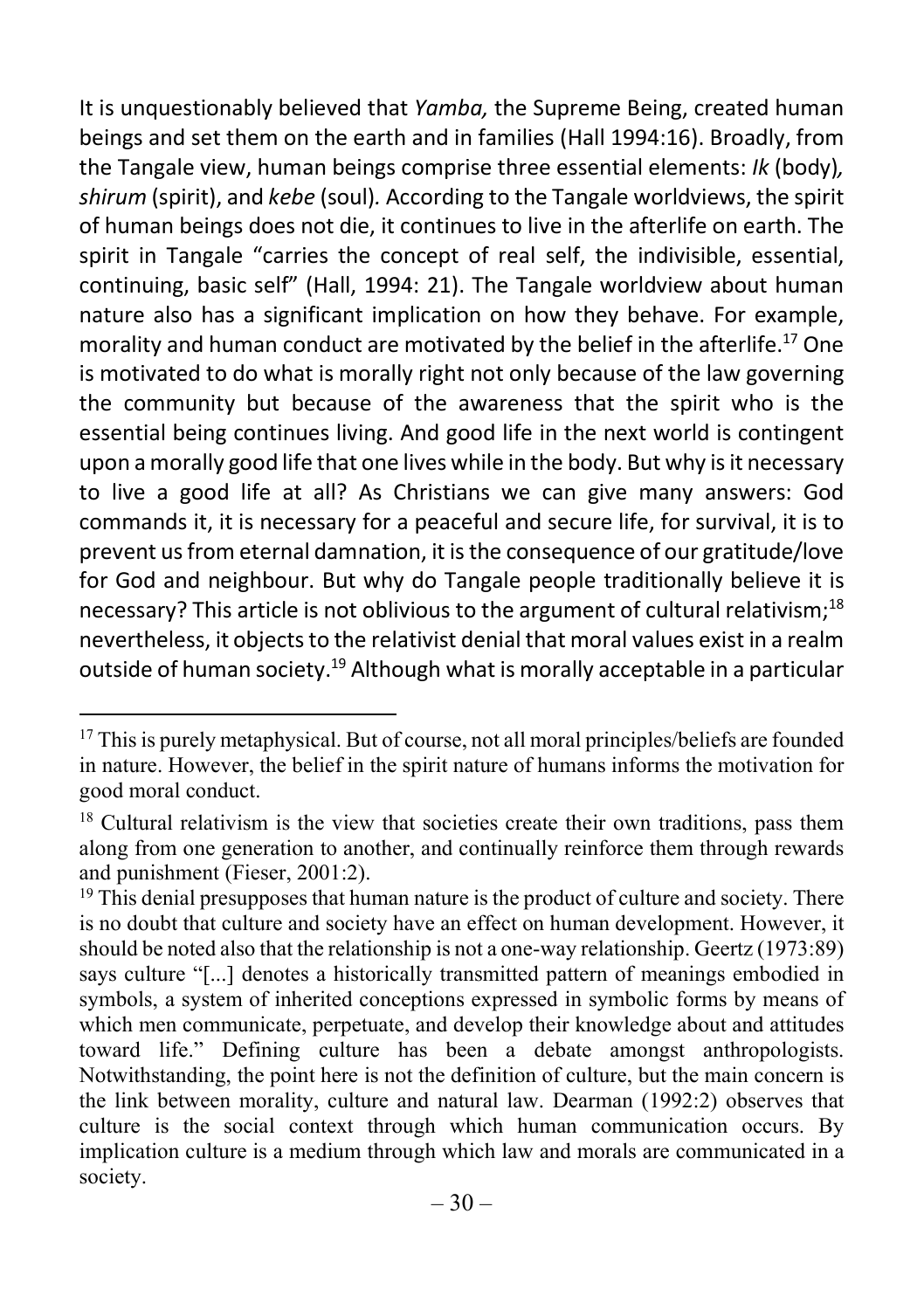culture might not be the same in another society, one thing is common to all cultures, namely the awareness of the existence of moral principles that are known naturally.<sup>20</sup>

There is a gross misunderstanding in the assertion by certain scholars that, what Africa possesses as its cultural moral values are nothing to be cherished; at its worst, it is considered evil, because it does not come from God and must be replaced with moral values revealed by God (cf. Bediako1989:58). Culture is not synonymous with nature. Culture is a product of nature—i.e., human experience with the phenomena of nature and other humans inform their culture. We shall take the Tangale beliefs as an example and the link between culture and natural law. The Tangale belief system is broad and it is not possible to categorise all under broad headings. As such this article considers only a few aspects of beliefs and practices that affect the Tangale ethics and moral systems.

The Tangale ethnic group believes that supernatural beings and forces exist and that these beings and forces may have direct or indirect contact with human beings in the spiritual realm and sometimes in the physical. Most often the activities of these supernatural beings are the determinant factors of the Tangale social and moral life. Beliefs in supernatural beings range from the belief in the supreme being–*Yamba*, tutelary spirits, and malignant spirits. These supernatural beings are responsible for dispensing evil and good as tools for punishment and reward respectively. Moral and ethical guidelines are built-in in the belief of the activities of these supernatural beings (cf. Hall, 1994:32-62).

<sup>&</sup>lt;sup>20</sup> There is a distinction between natural law (singular) and natural laws (plural). Pertaining to natural laws, this relates to precepts of natural law and in this sense, they can be culture specific and, in this sense, cultural relativists are right. But natural law as defined is based on the first precept of law (see Aquinas, Summa Theologica: Q[94], A[2]) thus the awareness of the existence of the moral principle is universal and natural.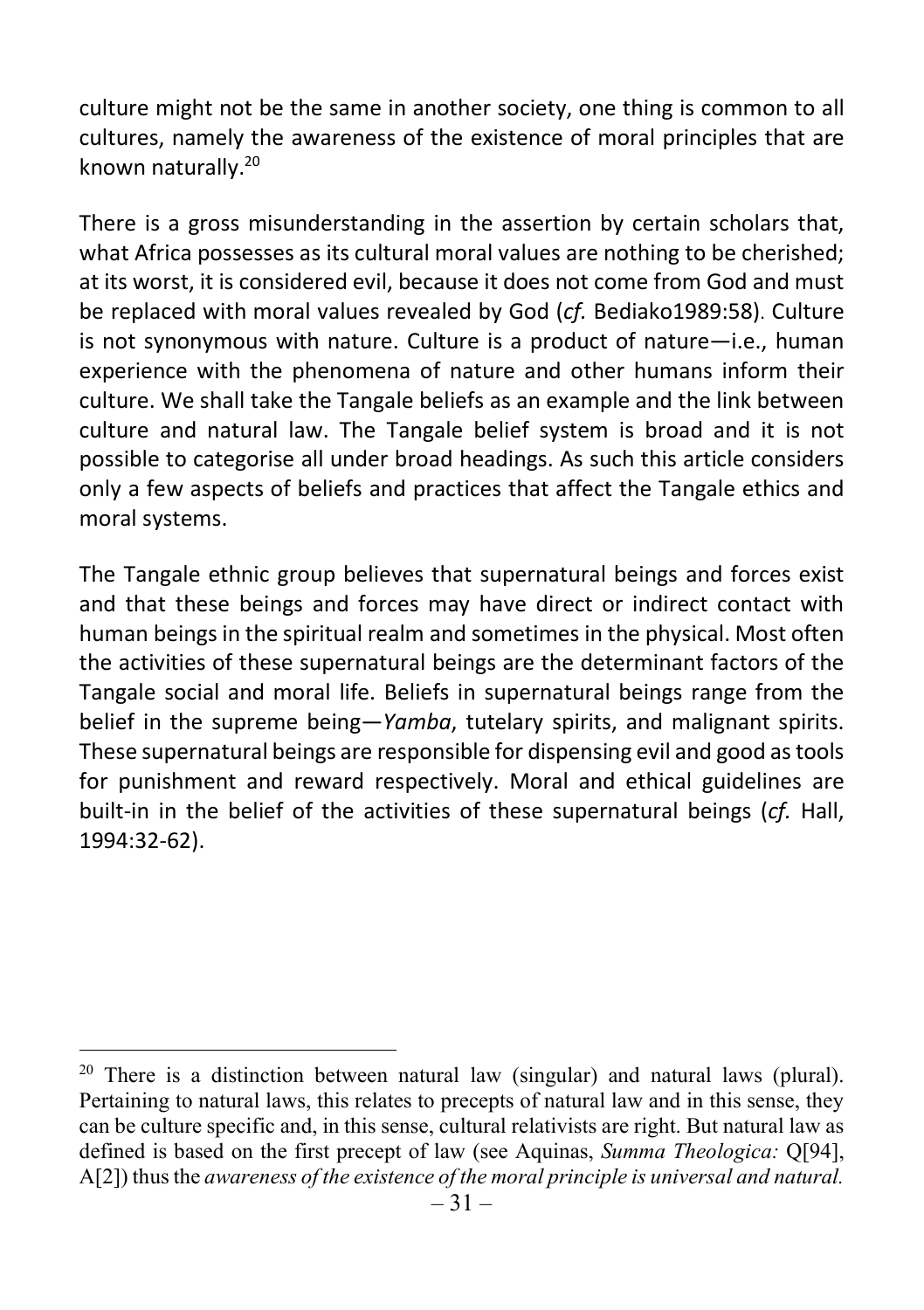An account of the truce between Shongwom<sup>21</sup> and Borak<sup>22</sup> provides an interesting ethical sidelight. Being neighbours (Shongwom and Borak), there was frequent strife between them. At a certain time, both parties decided to bring an end to the strife; so, they made a treaty, but the Shongwom people did not keep to the terms. The historic account says: "That was the beginning of calamitous years for Shongom in their dwelling place. Every evil thing came upon Shongom" (Hall 1994:43). The Tangale believe that calamities and evil are shreds of evidence of the displeasure of the gods with humanity because of failure to keep ethical and moral codes. Kunhiyop (2008:9) concurs and adds that "In Africa, ethical principles and rules of conduct have been preserved over the ages in various customs and traditions that provide explanations of the moral code and indicate 'what the people must do to live ethically'" (cf. Adegbola, 1972:116).

## Resonance of the Tangale culture with natural law

From the above discussion, it has been demonstrated that the Tangale culture (specifically its worldviews) provides some motivations for the general rules of conduct which are not dependent upon its social convention nor upon transcendent revelation. Culture and social conventions are vehicles through which these universal principles are preserved and made significant for a community (cf. Kunhiyop, 2008:9). The discussion of the Tangale worldviews shows that moral values exist in an objective realm that is external to human society. Customs and traditions are not the sources of the law themselves, the universal basic principles for human conduct are the embedded innate quality of every human being. Although, the Tangale appeals to divine rule for its moral values, these cultural moral values were not given to them through biblical means—special revelation. Appeals were made to the divine, but 'reason' is the epistemological basis of such appeals, not the written or revealed covenant code or injunctions. Thus, the assumption that moral values and ethics are only those constituted and coded in the covenant laws revealed in the Bible through the ancient Israel community, may be termed a lack of

<sup>&</sup>lt;sup>21</sup> Shongom is a tribe in the southern Tangale. They are Tangale, but preferred to be identified as Shongom.

 $^{22}$  Borak belong to another tribe (not part of the Tangale) about eighteen or twenty miles south of Shongom.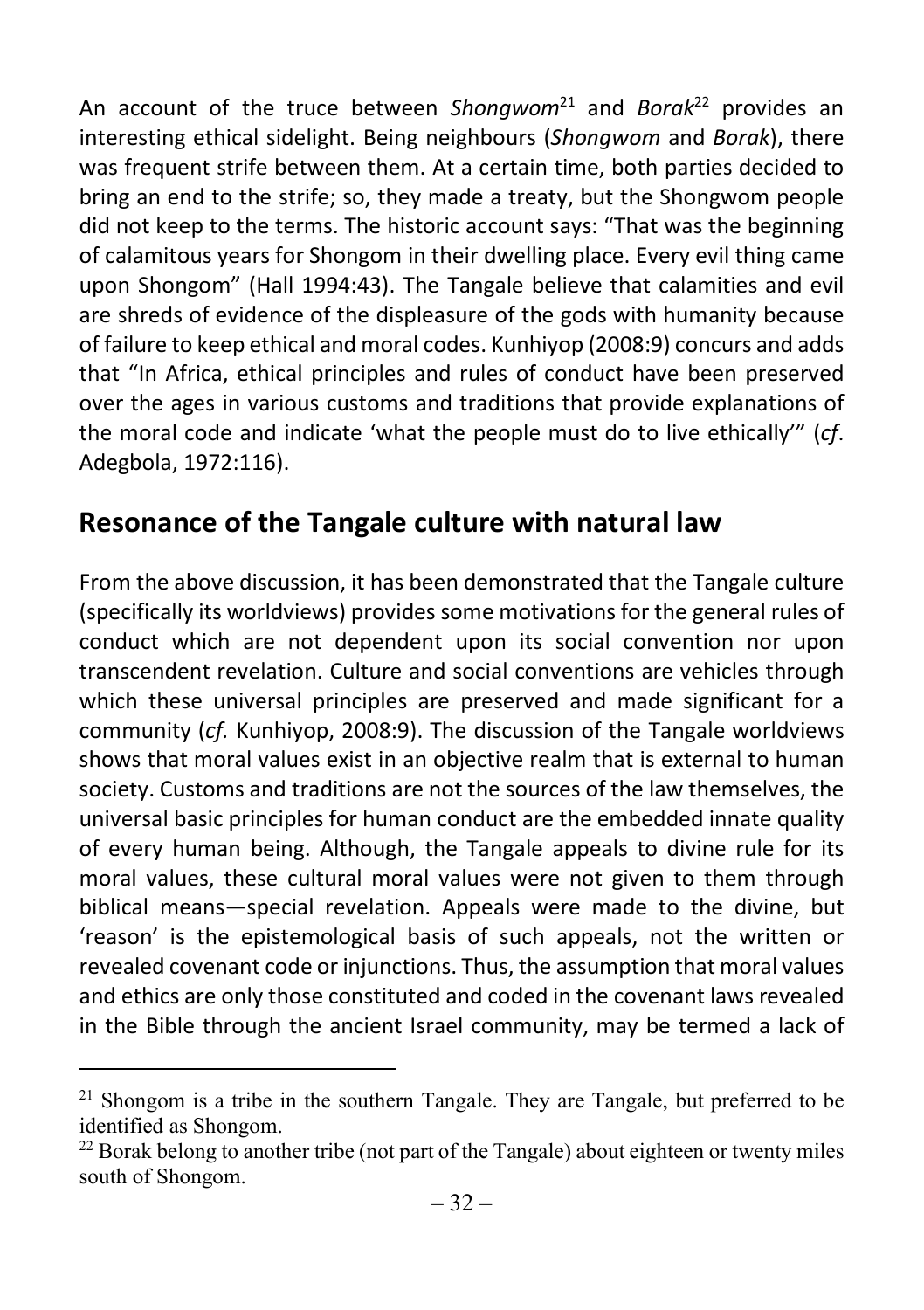proper understanding of the principle of natural law. Customs and traditions provide explanations and indicate what the people must do to live ethically. And because they are not rooted in the coded covenant laws revealed in the Bible, one would say that these customs and traditions are a repository of natural law. It, therefore, suggests that the laws designed to guide human conduct within the Tangale culture resonate with the idea of natural law.

This understanding and development have significant value in the theologicalethical interpretation of the Old Testament. It implicitly leads to the notion that a reader plays an inevitable role in the interpretation of a given text. According to Lawrie (2005:110), "The reader does not merely discover meaning, but plays an active part in the creation of meaning […] Meaning arises in the interaction between texts and the reader who deal creatively with the texts". Readers do not read texts as isolated individuals. There is a social dimension to reading. "Many aspects of reader's context play a role: cultural and religious values and believes, social conventions and customs, the reader's experience of interaction with other people and so on" (111). Thus, natural law as reflected in one's cultural context provides a point of departure for reading some biblical passages. The question one might ask then is, does the readerresponse theory not confirm the fear that the concept of natural law might push God into being the remote origin of moral obligation? Agreeably, the reader-response theory is complex and problematic (114). But at the same time, it would be unrealistic for one to claim to read a text objectively without distortion. Now to respond to the question, the answer is nay. Natural law does not push God into a realm to become the remote origin of moral obligation. Rather, it acknowledges and affirms God as the ultimate source because he is the creator of all humans. And by virtue of one's being, as created by God, one has inherent dignity to be preserved as well as innate (rational) ability to preserve others' dignity. Thus, this article opines that natural law and culture can be used as the context in the reception of a particular text just as shown in the interpretation of Isaiah 1:2-3.

Again, understanding that customs and tradition explain moral and ethical living, has significance in biblical interpretation. For example, the Bible came in a particular context. Any attempt to indigenise the Bible in any other context rather than its ancient Israeli context may jeopardise the integrity of the biblical text. Culture impacted the process of the formation of the Bible and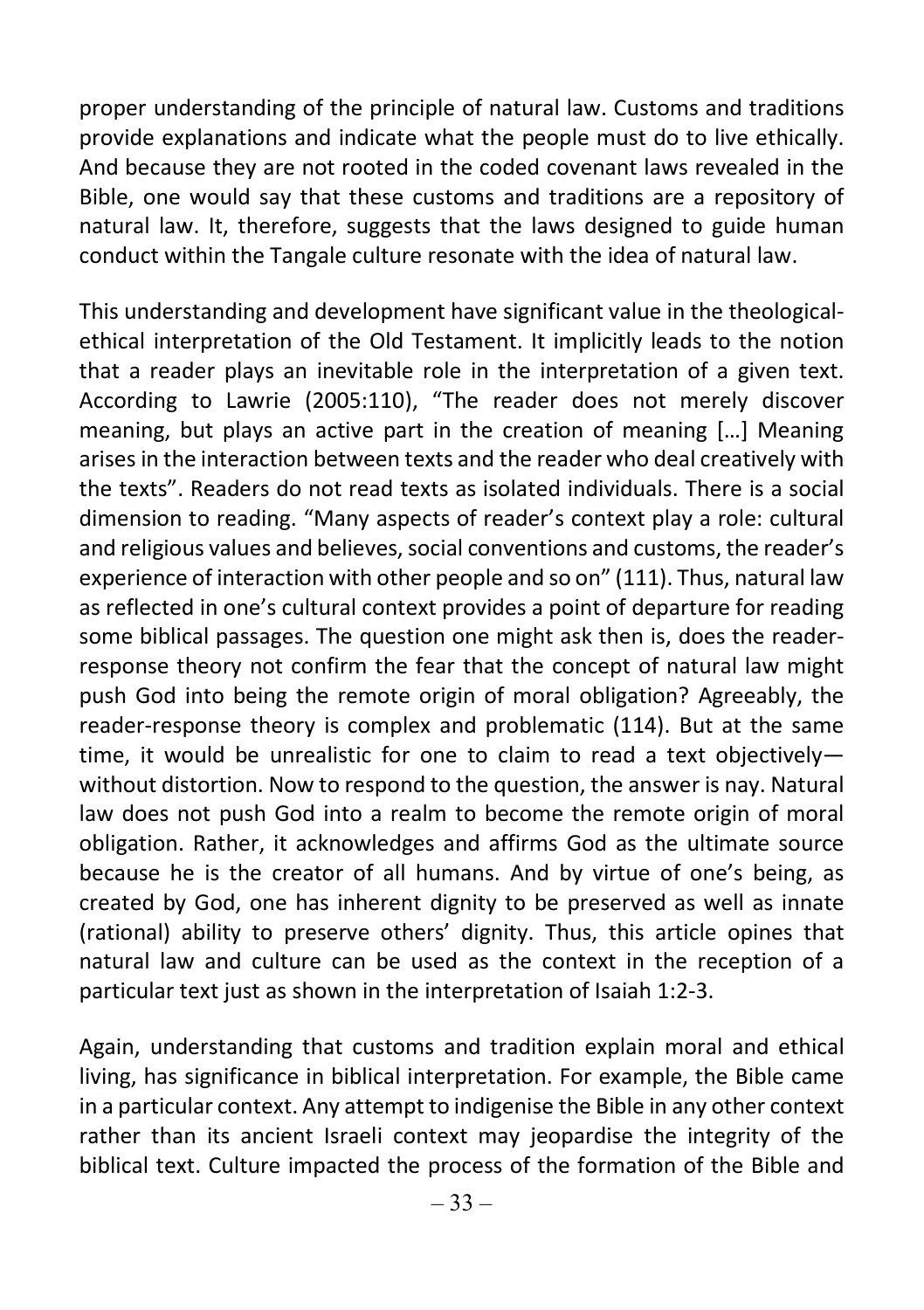impacts even our contemporary reading of it. This article invites African scholars to engage meaningfully in the quest for contextualisation. Hermeneutics in the African perspective is not synonymous with being resentful toward the Western philosophical/analytical approach to the biblical text. Rather it is a call to use what is available from their culture and tradition for a meaningful contribution in biblical hermeneutics and biblical Christianity in the world. It, therefore, suggests that cautions should be taken against an approach that is bent on looking for continuity between the Bible and African traditional religions than is warranted. For example, the search for Africa in the Old Testament by certain scholars tends to lead to uncritical hermeneutic of resonance.<sup>23</sup> Lovik (2001:50) concurs and expresses concerns that there are dangers that (1) some of the approaches have the potential to divorce us (readers) from the original historical setting of the text. She says "If the texts are considered mainly as theological messages for people of today, can this not lead to a situation of misunderstanding or over-interpretation?". (2) That the texts of the OT do not need to be read as historical facts because nothing is known on how Africans related to the Israelites at the time of the events in the texts and the time of the writing of the texts. (3) Not every text that speaks of Africans in the OT portrays Africa and Africans as playing important roles. (4) Consideration should also be given on negative images of Africa found in the OT (example, Ezk 30:5, 9; 2Chr 14:9-15).

In the light of the above, this article opines that the concept of natural law provides a useful point of orientation towards the resonance of biblical tradition and many African cultures and traditions. It is therefore important that caution be taken to guard against a hermeneutic of superficial resonance. Readers should maintain a critical approach towards both Western worldviews and African culture and religion. This approach presumably will give room for the appropriate and relevant incarnation of the Bible into what is truly African, rather than employing uncritical comparison especially because of the presence of Africa in the Bible or because of the resonance of many African cultures to the Old Testament.

<sup>23</sup> Lovik (2001:43-53) x-rayed four African scholar "E. Mveng (Cameroun), G.A. Mikre-Selassie (Ethiopia), S. Sempore (Benin), and D.T. Adamo (Nigeria)".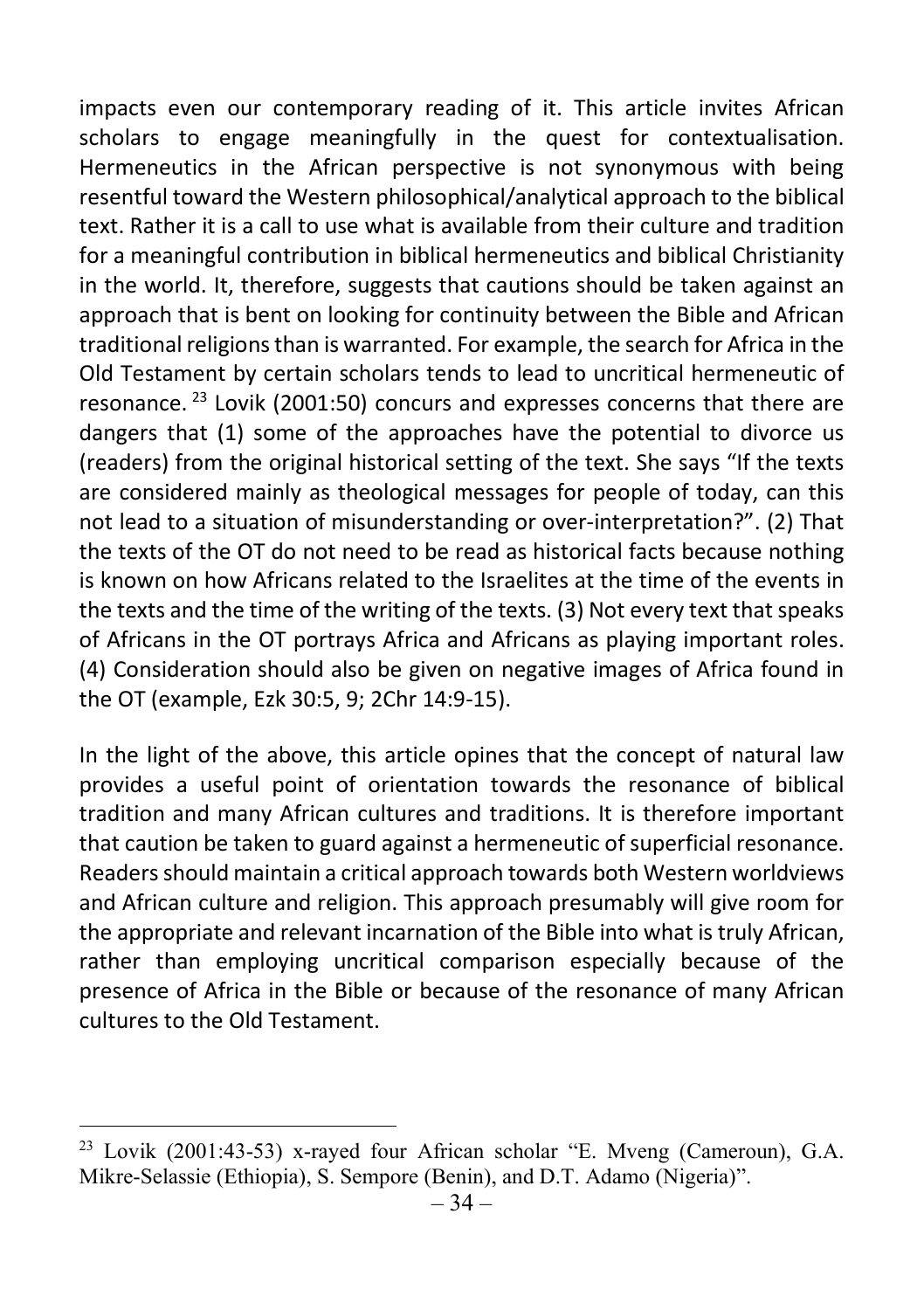## **Conclusions**

This article has shown that natural law theory is rooted in the Bible. Isaiah 1:2- 3 shows that even the donkey (illustrated in Numbers 22) and the ox possess some knowledge. It argues that natural law is not a move to push God away into a remote source of moral obligation. It does not equate the authority of the Bible with cultures and traditions. Rather, it still allows for the uniqueness of biblical revelation. However, the uniqueness of biblical revelation does not lie in its ethical and moral teachings,  $24$  but rather in the salvific work of Jesus Christ, through whom God's grace culminates (see Bonhoeffer 2005:356). The African culture and traditions thus have heuristic potential toward theologicalethical engagement with the Old Testament such that it honours the dignity inherent of all humans—knowing that even the donkey and the ox know.

 $24$  This assumption was what informs most Western missionaries' denigration of all African values as evil.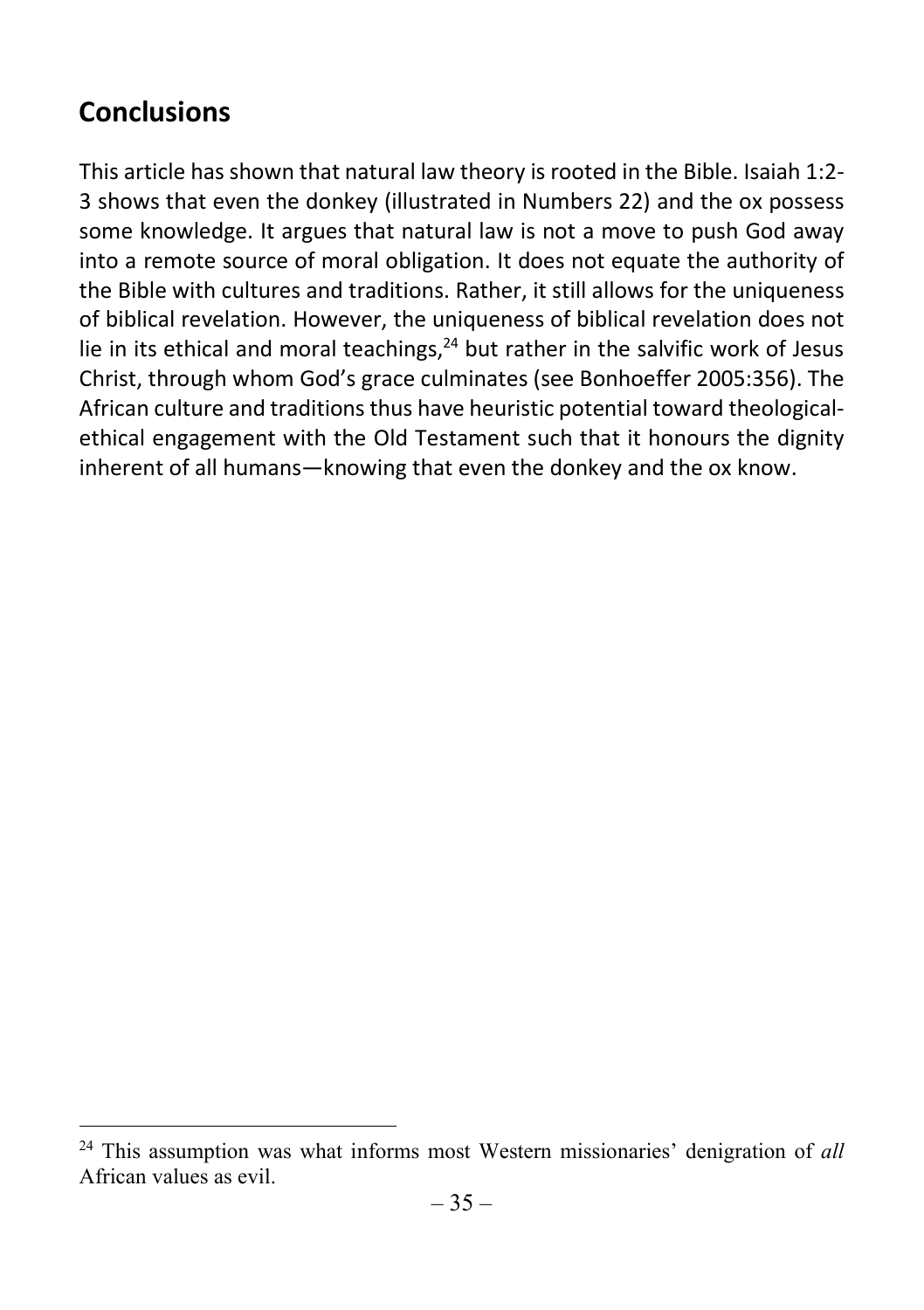# Bibliography

Adegbola, E.A.A. 1972. The Theological Basis of Ethics. In Kwesi A. Dickson & Ellingworth, P. (eds.). Biblical Revelation and African Beliefs. London: Lutterworth, 116-136.

Anon, 2012. The Lexham Hebrew Bible, Bellingham, WA: Lexham Press.

Aquinas, T. 1947. Summa Theologica. Benzinger Bros. edition, translated by Fathers of the English Dominican Province. Online at http://www.ccel.org/ccel/aquinas/summa.html

Barr, J. 1993. Biblical Faith and Natural Theology. Oxford: Clarendon.

Barr, J. 1999. The Concept of Biblical Theology: An Old Testament Perspective. London: SCM.

Barton, J. 2002. Ethics and the Old Testament. London: SCM.

Barton, J. 2003. Understanding Old Testament Ethics: Approaches and Explorations. Louisville, Kentucky: Westminster John Knox.

Barton, J 2014. Ethics in Ancient Israel. Oxford: Oxford University Press

Bediako, K. 1989. The Root of African Theology. International Bulletin of Missionary Research, 13(2): 58-65.

Blenkinsopp, J. 2000. The Anchor Bible Isaiah  $1 - 39$ : A New Translation with Introduction and Commentary. New York, New York: Anchor Bible.

Bonhoeffer, D. 2005. Ethics. Clifford J. Green (ed.). Minneapolis, Minnesota: Fortress.

Brueggemann, W. 1998.Isaiah 1 – 39. Louisville, Kentucky: Westminster John Knox.

Childs, B.S., 2001. Isaiah: A Commentary 1st ed. W. P. Brown, C. A. Newsom, & B. A. Strawn, eds., Louisville, KY: Westminster John Knox Press.

Collins, JJ. 2004. Introduction to the Hebrew Bible. Minneapolis, Minnesota: **Fortress**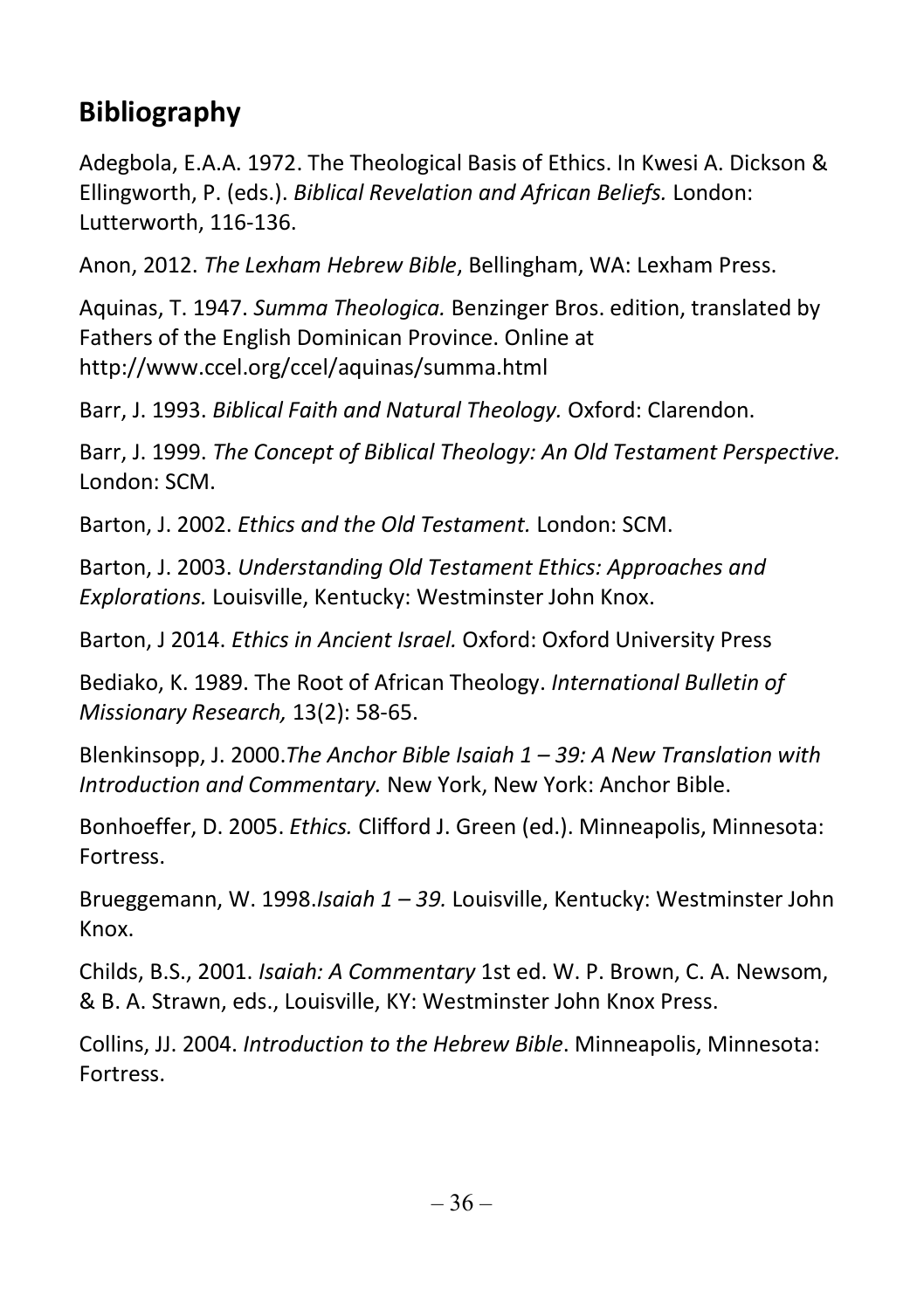Davies, E.W. 1981.Prophecy and Ethics: Isaiah and the Ethical Traditions of Israel. Journal for the Study of the Old Testament. Supplement Series, Volume 16. Sheffield: Sheffield Academic.

Dearman, JA. 1992. Religion and Culture in Ancient Israel. Peabody, Massachusetts: Hendrickson Publishers.

Fieser, J. 2001. Moral Philosophy through the Ages. California: Mayfield Publishing Company.

Geertz, C. 1973. The Interpretation of Cultures: Selected Essays. New York: Basic Books Inc. Publishers.

Gerstenberger, E.S. 2002. Theologies in the Old Testament. Transl. by John Bowden. London: T. & T. Clark.

Hall, J.S. 1994. Religion, Myth and Magic in Tangale. In H. Jungraithmayr, H. & Adelberger, J. (eds.). Westafrikanische Studien, Volume 5. Köln: Rüdiger Köppe.

Idowu, E.B. 1965.Towards an Indigenous Church.London: Oxford University.

Kaiser, O. 1963. Isaiah 1 - 12: A Commentary. London: SCM.

Kassa, FS. 2014. "Natural and Human Dignity in the Old Testament? A Case Study of Isaiah 1:2-3." MTh Thesis. Stellenbosch University. http://scholar.sun.ac.za/handle/10019.1/86458

Koehler, L. & Baumgartner, W. Stamm, JJ. & Hartmann, B. 1996. The Hebrew and Aramaic Lexicon of the Old Testament (HALOT). Transl. and ed. under supervision of M.E.J. Richardson. Leiden: Brill.

Kunhiyop, S.W. 2008. African Christian Ethics. Nairobi: Hippo.

Lawrie, D. 2005. Approaches Focusing on the Texts themselves: New Criticism and Related Approaches. In Louis Jonker & Douglass Lawrie (eds.). Fishing for Jonah (anew): Various Approaches to Biblical Interpretation. Stellenbosch: SUN Press, 67-108.

Lee, Eunny P. "Isaiah" in Joel B Green & Jacqueline E Lapsley (eds.). The Old Testament and Ethics: A Book-by-Book Survey. Grand Rapids, Michigan: Baker Academic.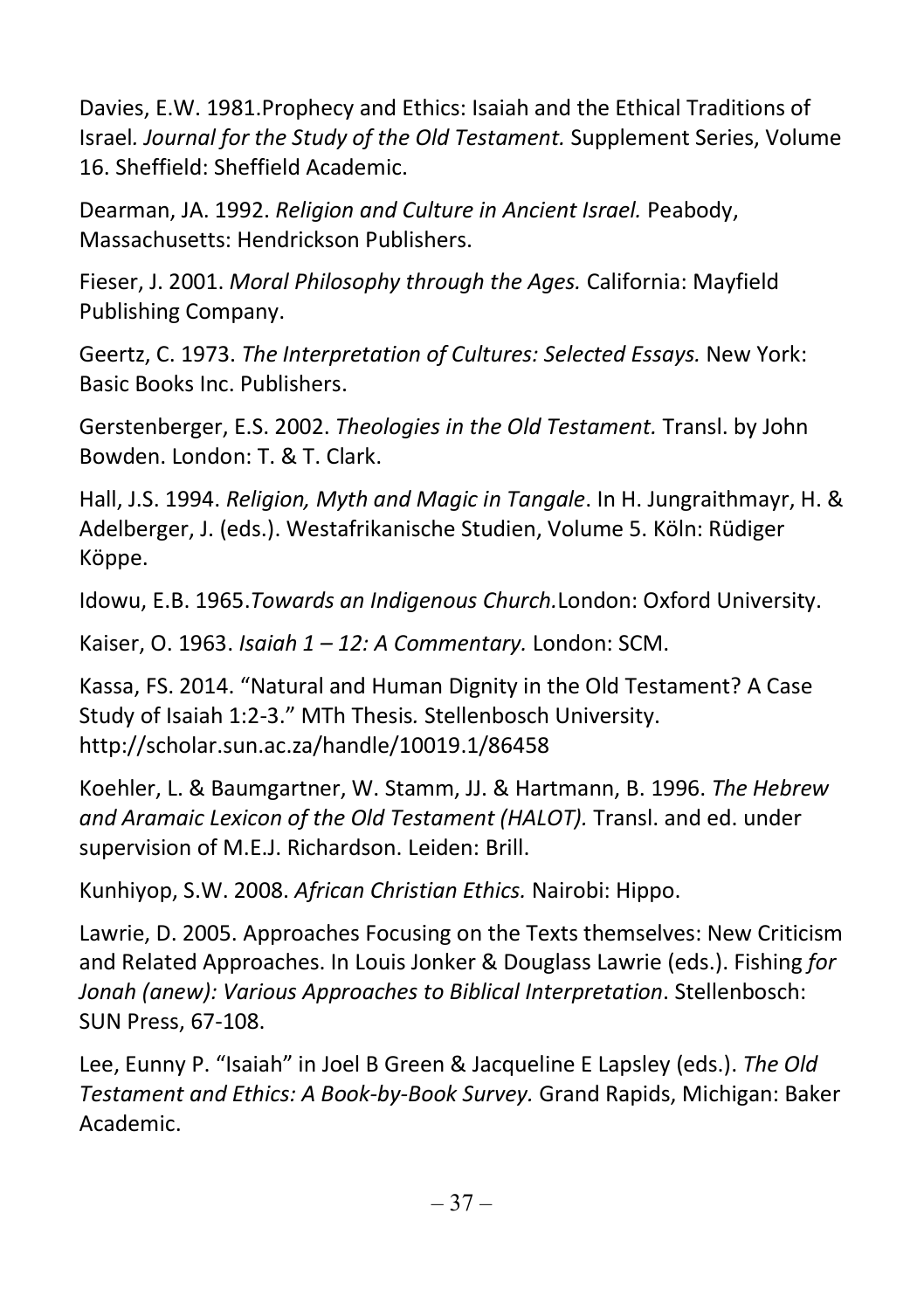Lovik, MH. 2001. "The 'African' Texts of the Old Testament and their African Interpretations" in Mary Getui, Knut Holter & Victor Zinkuratire (eds). Interpreting the Old Testament in Africa: Papers from the International Symposium on Africa and the Old Testament in Nairobi, October 1999. New York: Peter Lang.

Maina, JJ. 2013. "Uncomfortable prototypes: Rethinking socio-cultural factors for the design of public housing in Billiri, northeast Nigeria". Frontiers of Architectural Research, 2. Pp. 310–321.

Maina, JJ. 2014. "Housing, Architectural Theory and Practice: Exploring the Unique Adequacy Approach in Housing Research for Communities in Nigeria."

Mbiti, J. 1978. Christianity and African Religion. In Cassidy, M. & Verlinden, L. (eds.). Facing the new Challenges: The Message of PACLA (Pan African Christian Leadership Assembly): December 9-19, 1976. Kisumu: Evangel.

Melugin, R.F. 1996. Figurative Speech and the Reading of Isaiah 1 as Scripture. In Melugin, R.F. & Sweeney, M.A. (eds.). New Visions of Isaiah. Journal for the Study of the Old Testament. Supplement Series,282-305.

Murphy, M. 2019. "The Natural Law Tradition in Ethics", The Stanford Encyclopedia of Philosophy (Summer Edition), Edward N. Zalta (ed.). Accessed: 3rd May 2021 at:

https://plato.stanford.edu/archives/sum2019/entries/natural-law-ethics/.

Nash, J.A., 2000. Seeking moral norms in nature: natural law and ecological responsibility. in Hessel, D.T. & Radford Ruether (eds.). Christianity and ecology: Seeking the well-being of earth and humans, Cambridge, Massachusetts: Harvard University Press, 227-50.

Oswalt, J.N. 1986. The Book of Isaiah Chapter  $1 - 39$ . Grand Rapids, Michigan: William B. Eerdmans.

Schmid, K. 2009. The Book of Isaiah. In Betz, H.D.et al. (eds.). Religion Past & Present: Encyclopedia of Theology and Religion, Volume VI. Boston, Massachusetts: Brill, 569 – 572.

Soanes, C. & Stevenson, A. 2008. Concise Oxford English Dictionary. Oxford: Oxford University Press.